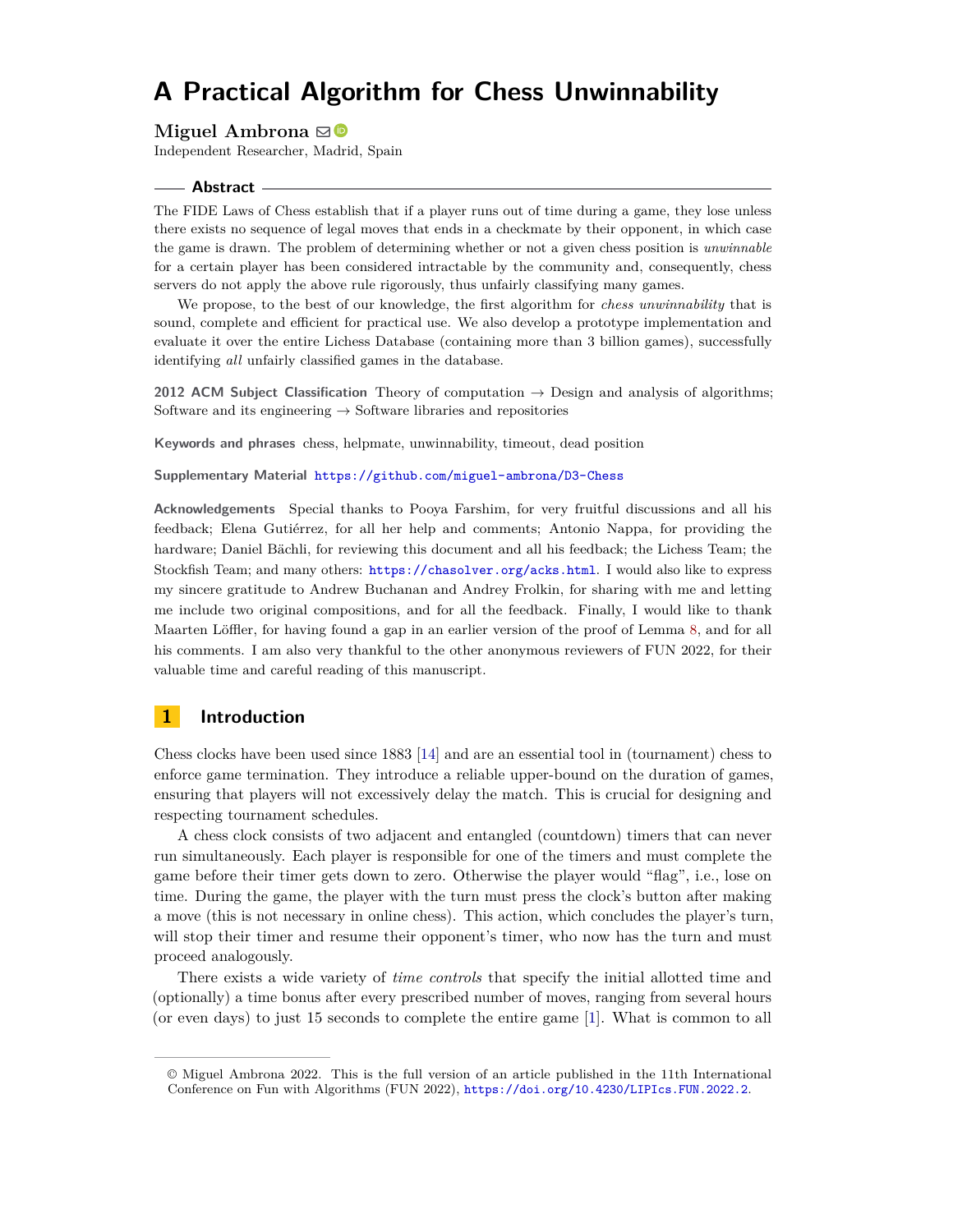time controls is that running out of time leads to a defeat. But not always! The clock is just a tool to guarantee that the game will finish, but the actual game position is given a higher priority than the clock state. For example, if your last move has checkmated your opponent, you win, even if your timer got down to zero while executing it [\[7,](#page-19-2) Article 5.1.1]. Or if you just have the king (because all your other pieces were captured), you cannot win anymore, not even on time! This folklore rule is a particular case of the following more general rule described in Article 6.9 of the FIDE Laws of Chess [\[7\]](#page-19-2).

*... if a player does not complete the prescribed number of moves in the allotted time, the game is lost by that player. However, the game is drawn if the position is such that the opponent cannot checkmate the player's king by any possible series of legal moves.*

## **1.1 The problem**

Thus, in order to rigorously apply Article 6.9, one must be able to tell whether or not a given position can be won by the player who still has time on their clock.

**F** Remark 1. A position being *winnable* does not mean that a certain player can force a victory. Rather, it refers to the existence of a sequence of legal moves that ends in a checkmate by the player. Such sequence, which typically contains a poor choice of moves, is sometimes referred to as a *helpmate* [\[23\]](#page-19-3).

A position that is unwinnable for both players is said to be *dead*. According Article 5.2.2 of the FIDE Laws of Chess [\[7\]](#page-19-2), a game is finished as soon as a position becomes dead. No further moves are permitted and would be considered illegal.<sup>[1](#page-1-0)</sup>

Deciding whether or not a position is unwinnable, i.e. whether a helpmate does not exist, is usually relatively simple for a human. For example, it is not very hard to realize that Position [1](#page-2-0) is dead, since the pawn wall is blocked and the bishops are not useful to make any progress. However, other such positions can be more involved. For example, it is not so easy to understand/prove why Position [2](#page-2-0) is also dead. Interestingly, if in Position [2](#page-2-0) the pawn on a4 were on a5, the position would be winnable for White. This position, devised by the prominent chess composer Andrew Buchanan, evidences the hardness of deciding unwinnability, as very subtle changes in the position can alter the result. The original composition is based on dead-reckoning and asks what the last move was. Since it is White to move, the last move must have been either  $\mathcal{E}e8-d8$  or a 5–a4, but only one of these moves comes from a position that is not dead. It's instructive to guess which one is the case here!

Such subtleties are also present even in the simpler Position [1.](#page-2-0) One could argue that the position is still dead even if we added an extra black bishop on light a square, or if we added a white bishop on a dark square. The former is true, the latter is only true if the white bishop is added on the top region delimited by the pawn wall: Certainly, adding bishops as described above will not unlock the position, but note that an extra dark-squared white bishop on the bottom region would introduce a checkmate sequence for Black, for example by positioning the white king on h3, white bishops on g3 and h2 and the black bishop on f1.

<span id="page-1-0"></span><sup>1</sup> This rule was introduced on July 1, 1997, and gave birth to a completely new genre of chess compositions called *dead reckoning* [\[3,](#page-19-4) [4,](#page-19-5) [21\]](#page-19-6). See Appendix [B.3](#page-23-0) for two original compositions of this kind.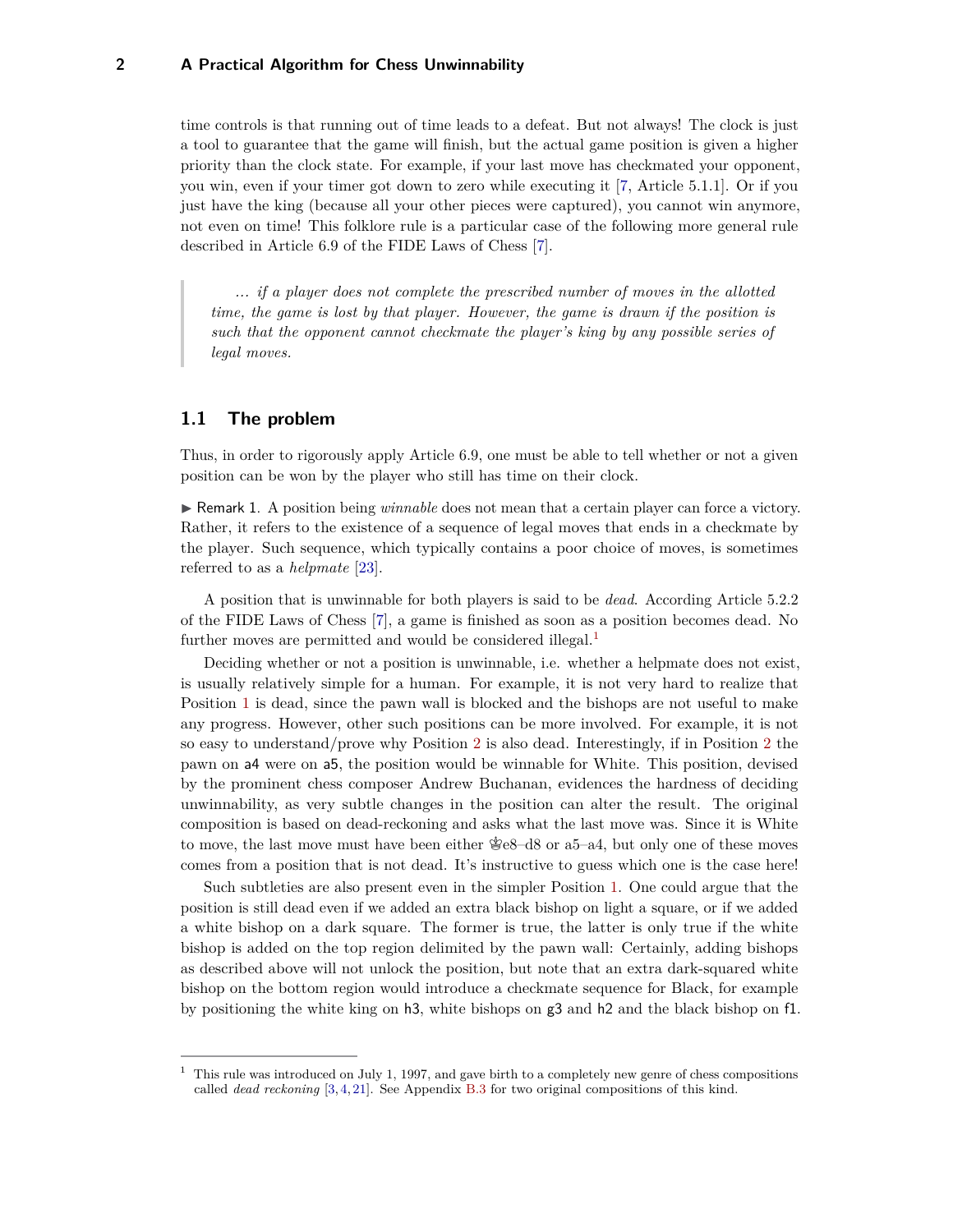<span id="page-2-0"></span>

**Position 1** Lichess game [tLUsotyi](https://lichess.org/tLUsotyi#107).

**Position 2** *It is White's turn. Last move?* A. Buchanan (Singapore), *StrateGems 2002*.

### **1.2 Related work**

*Online chess.* Chess servers are an important point of reference to understand what the current state-of-the-art with respect to chess unwinnability is. It turns out that given the apparent complexity of deciding unwinnability, chess servers only analyze whether the intended winner has sufficient material to checkmate. Indeed, the three most popular chess servers adjudicate timeouts to date as follows.

- [Chess.com,](https://www.chess.com/home) currently the Internet's biggest online chess server, declares a position as drawn if, after a timeout, the player with time on the clock has *insufficient material* [\[5,](#page-19-7) [16,](#page-19-8) [17\]](#page-19-9). Namely, if they have (i) a lonely king, (ii) a king and a bishop, (iii) a king and a knight, (iv) a king and two knights. This decision is supported by the claim that they do not follow the FIDE Laws of Chess for adjudicating timeouts and instead follow the USCF rules, which specify that the game is drawn (in case of insufficient material) if there is no *forced mate* by the intended winner.
- [Lichess.org,](https://lichess.org) one of the most popular chess websites in the world while remaining 100% free/libre and open-source, focuses on positions without pawns. Unlike other servers, *Lichess never declares a position as unwinnable when it is indeed winnable*. (Although it fails to identify all unwinnable positions.) In particular, Lichess correctly classifies all insufficient material positions that do not contain pawns. For example, KQ vs KB (king and queen vs king and bishop) positions are (correctly) declared as unwinnable for the player holding the bishop (see Lemma [6\)](#page-6-0).
- [Chess24](https://chess24.com) seems to proceed as Chess.com does. As an example, see Position [3.](#page-3-0) It corresponds to a Chess24 game that, according to FIDE rules, was unfairly classified as a draw after Black ran out of time. White has only a bishop, but there is still a chance for White to checkmate Black (of course not by force) if Black promoted to a knight and trapped themself in a corner!

We do not advocate following the FIDE Laws of Chess over other choices. Every chess server should have the right to choose their own rules, especially for situations that occur infrequently and do not significantly impact the experience of chess players. However, we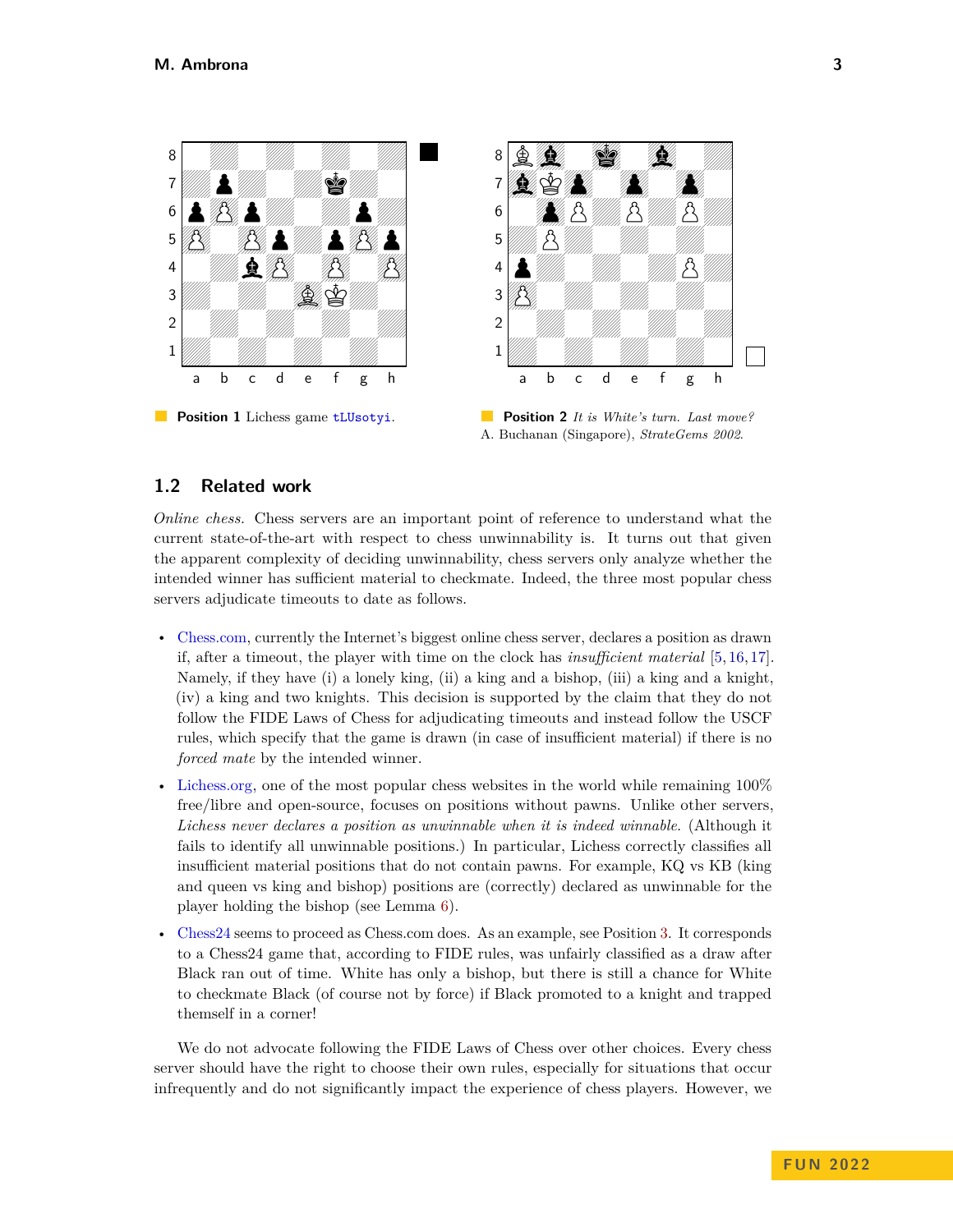<span id="page-3-0"></span>

**Position 3** Black ran out of time. White can still *helpmate* with under promotion to a knight. (Chess24 game [VO1NB3MGSYqXv3BhVsCBkA](https://chess24.com/en/game/VO1NB3MGSYqXv3BhVsCBkA) [\[8\]](#page-19-10).)



**Position 4** White ran out of time. Black can *force a victory* with just a knight. (Lichess game [HaTT3dsU](https://lichess.org/HaTT3dsU#124).)

believe that the approach followed by Lichess is more satisfactory: *in case unwinnability cannot be determined by the system's logic, declare the position as winnable*. Otherwise, very unfair situations may arise. For example, using only the above-mentioned material rules in Position [4,](#page-3-0) after White ran out of time, would lead to classifying the game as drawn. However, not only can Black helpmate in that position, but Black can also force a victory, for example, with the following forced sequence.<sup>[2](#page-3-1)</sup>

### **1 Kh8 Nh4 2 Kh7 Ng2 3 Kh8 Nf4 4 Kh7 Ne6 5 Kh8 Nf8 6 h7 Ng6#**

An absurd situation arises: In Position [4,](#page-3-0) White is completely lost. However, White can still draw the game by letting their time run out (if they are playing on a server that adjudicates timeouts by following simple rules based on the amount of material) [\[9\]](#page-19-11).

*Existing tools for unwinnability.* Labelle [\[12\]](#page-19-12) performed a computer search over a database of 2M+ *over the board* games (from 1998 to 2011), searching for dead drawn positions by forced insufficient material or forced stalemate where players continued making moves (illegal moves, according to [\[7,](#page-19-2) Article 5.2.2]). This demonstrates that dead positions occur in professional chess and can be easily missed by chess arbiters.

Varmose [\[22\]](#page-19-13) implemented an algorithm that identifies blocked positions that only involve bishops and pawns, which only misses some corner cases. This is a non-trivial step towards solving unwinnability, but the tool cannot identify all unwinnable positions.

Other tools for solving helpmate problems, such as the analyzer by Paliulionis [\[18\]](#page-19-14) or the solver by Dugovic [\[6\]](#page-19-15) can potentially identify any unwinnable position as they perform an exhaustive search over the tree of moves. Nevertheless, such tools can hardly be utilized to decide unwinnability, they would incur a prohibitive cost for most positions [\[15\]](#page-19-16).

<span id="page-3-1"></span><sup>&</sup>lt;sup>2</sup> The trick is to always watch the g6 square when the white king is on h8, preventing White from stalemating themself by pushing the pawn. This has to be done while maneuvering the knight to f8 from where it controls g6 as before as well as h7, thus forcing White to push the pawn.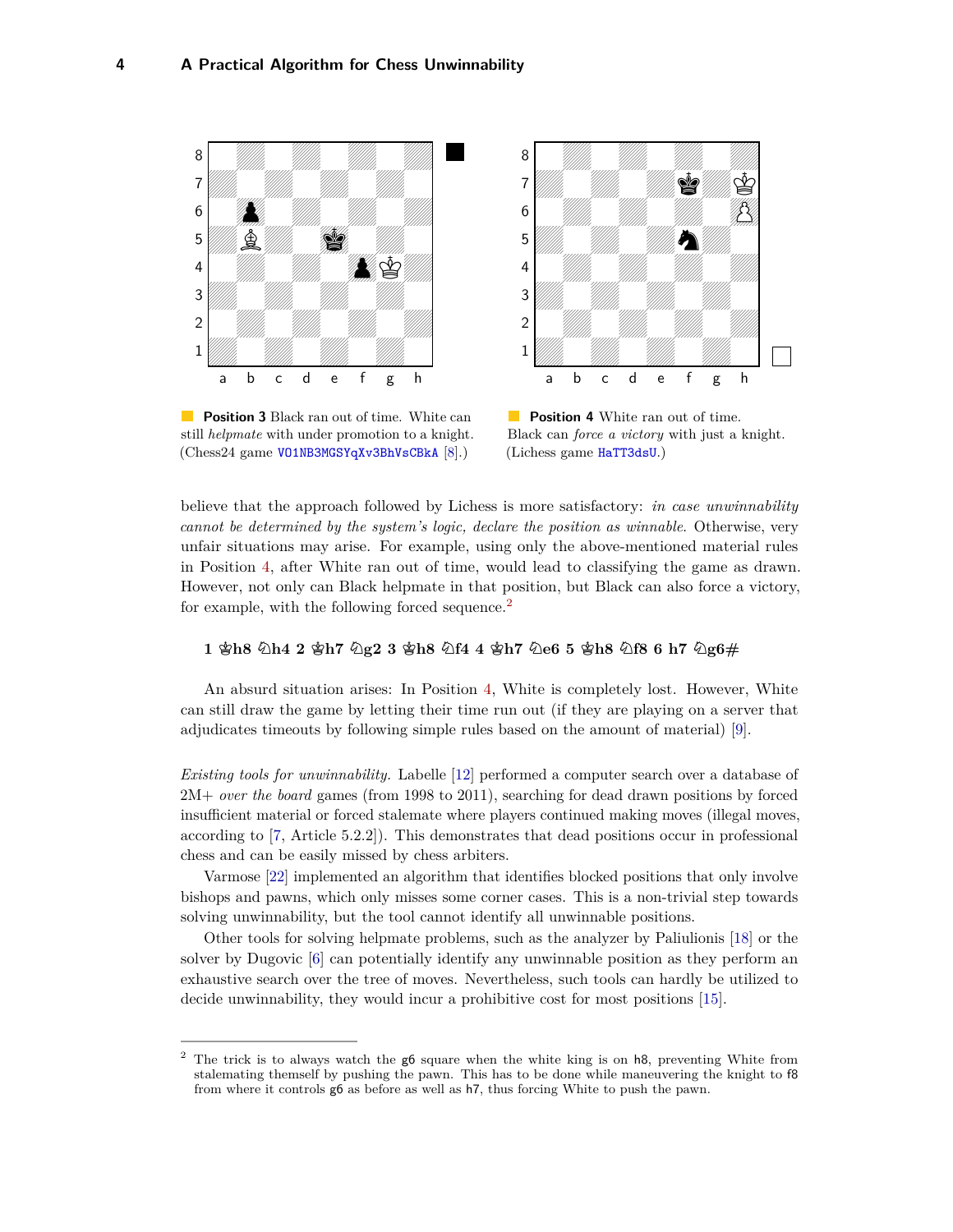This state of affairs leaves the problem of automatically checking whether or not a position can be won by a given player inadequately addressed. Given the intractability of a simple brute force approach, we ask:

#### *How can we rule out all sequences of legal moves without actually exploring them all?*

*On the complexity of chess unwinnability.* Chess unwinnability for an appropriate generalization of chess over an  $n \times n$  board has been studied by Brunner, Demaine, Hendrickson, and Wellman [\[2\]](#page-19-17). The authors prove, via a reduction from a one-player game called Subway Shuffle [\[10\]](#page-19-18), that chess unwinnability is PSPACE-complete. Interestingly, the authors show in the same paper that *chess legality* (the problem of deciding whether a position can be reached from the initial position of a game) is also PSPACE-complete, showing that both problems are equivalent complexity-wise.

Their generalization of chess does not impose any restriction on the length of games. A natural alternative generalization, motivated by the 75-moves rule<sup>[3](#page-4-0)</sup>, would be to impose a polynomial bound on the round complexity of the game. In that case, it would follow from the results of Brunner et al. that chess unwinnability is coNP-complete under such generalization. These intractability results, however, do not apply to the (constant) case  $n = 8$ , our goal in this paper.

### **1.3 Our contributions**

We pursue the study of chess unwinnability and establish several results that, together, form an algorithm which is sound, complete and computationally practical.

*Static analysis.* Our main contribution is a mechanism for statically determining that a position is unwinnable without explicitly exploring game variations (Section [3\)](#page-8-0), which we believe, can be of independent interest and applicable to other board games. This algorithm is particularly effective on *blocked* positions, e.g. Position [1,](#page-2-0) where players have access to limited and disjoint regions of the board and can make no progress. Our static analysis is performed in two steps: (i) identifying what pieces can move and all the squares that each can potentially reach; (ii) based on the previous information and based on the number of pieces that can check and constrain the movement of the intended loser's king, our analysis may conclude that checkmate is impossible.

The problem associated to (i), that we coin the *mobility problem*, is arguably the most challenging part of the analysis. In Section [3.1,](#page-8-1) we provide an algorithm (Figure [7\)](#page-11-0) that overapproximates the true solution to the mobility problem on the given position (Corollary [9\)](#page-12-0). (Informally, the solution provided by our algorithm is always greater than or equal to the actual solution.) We then show (Lemma [11\)](#page-14-0) that our routine for addressing our second step (ii), described in Figure [8,](#page-13-0) is sound when given as input the true solution to the mobility problem. (It is never wrong when its output is "unwinnable".) Furthermore, we argue that this routine is monotone (Lemma [10\)](#page-13-1), which allows us to conclude that it is also sound when given an over-approximation to the actual mobility solution (Theorem [12\)](#page-14-1). Consequently, the composition of our two routines leads to a (static) unwinnability algorithm which is **sound** (but not complete).

*Search of variations.* We propose an algorithm for exploring variations, enhanced with a transposition table and selected heuristics for deciding what moves to explore further

<span id="page-4-0"></span><sup>3</sup> Establishing that a game is drawn if 75 full moves are completed without captures or pawn movements.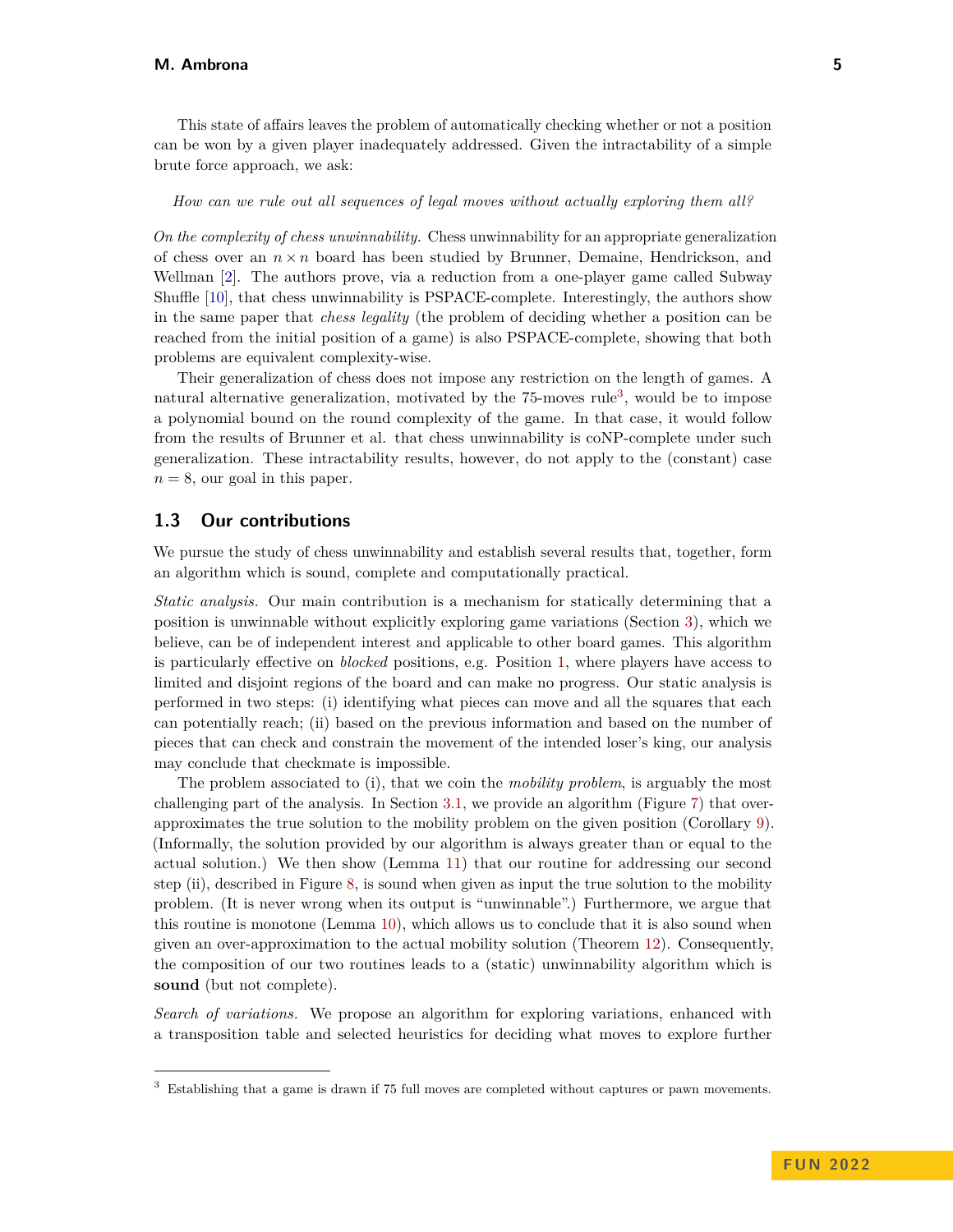(Section [2.2,](#page-7-0) Figure [5\)](#page-7-1). This building block is combined with our static analysis to build an algorithm for chess unwinnability (Section [4,](#page-15-0) Figure [9\)](#page-15-1) that is sound and complete.

*Implementation*. We implement our algorithm and evaluate it over the entire database of Lichess standard rated games [\[13\]](#page-19-19), successfully identifying all the games that were unfairly classified after a timeout (Section [5\)](#page-17-0). These results evidence that the algorithms developed in this work are suitable for practical use and could be adopted by real-world chess servers.

### **2 Preliminaries**

We assume the reader to be familiar with the basic rules of chess, including piece movement and game completion. Nevertheless, we establish a formal notation, which facilitates a rigorous description of our main algorithms and results.

Let  $S = \{a1, b1, \ldots, b8\}$  be the set of all 64 *squares* on a chessboard. Let the set of *piece* types be  $\mathcal{T} := \{\&$ ,  $\&$ ,  $\&$ ,  $\&$ ,  $\&$ ,  $\wedge$   $\wedge$  and these symbols refer to both white and black units). A *position* pos is a collection of pieces: triples  $(t, c, s) \in T \times \{w, b\} \times S$  where *t* is a piece type, *c* is the piece color and *s* is a square. We assume the information relative to castling rights and possible en passant captures is implicit in a position. Given a piece  $P := (t, c, s)$  we define  $P.\text{type} = t$ ,  $P.\text{color} = c$  and  $P.\text{sq} = s$ . A position is *valid* if for every distinct  $P, P' \in \text{pos}$ , it holds that  $P.\mathsf{sq} \neq P'.\mathsf{sq}$ ; and it is *legal* if it can be reached from the starting position of a game by a sequence of legal moves. The *king-distance* between two squares is the number of moves that it takes for a king to go from one to the other over an empty board. We define *knight-distance* analogously. Two squares are *adjacent* if they are at king-distance 1. A rank is a row of 8 squares, whereas a file is a column of 8 squares. The *taxicab-distance* between two squares is the sum of their rank and file differences in absolute value. Unless specified otherwise, we measure the depth of a variation (a sequence of moves) in halfmoves or *plies*.

For every square  $s \in \mathcal{S}$ , we denote by  $\blacktriangleleft(s)$  the set of squares that share a border with *s* (that is, adjacent squares of a different color) and by  $\mathbb{H}(s)$  the squares that are diagonally adjacent to *s* (i.e., adjacent squares of the same color). We define  $\blacksquare(s) := \blacklozenge(s) \cup \blacksquare(s)$ . We also denote by (*s*) the set of squares that are at knight-distance 1 from *s*. The empty or singleton set containing the adjacent square to *s* from which a white (respectively, black) pawn could move to *s* in one non-capturing move is denoted by  $\mathbb{I}(s)$  (respectively,  $\mathbb{I}(s)$ ). Finally, we denote by  $\mathbf{F}(s)$  (respectively,  $\mathbf{F}(s)$ ) the set of squares from which a white (respectively, black) pawn attacks *s*.

 $\triangleright$  **Definition 2** (Unwinnability). We say that a position is unwinnable for a given player if *there does not exists a sequence of legal moves that ends in a checkmate by the player.*

Note that the above definition focuses on whether a specific player can still win, typically the player whose opponent ran out of time. Concluding that a position is dead would require two individual analyses, one for each player as the intended winner.

Our goal is to build an algorithm for solving chess unwinnability, which given a position and an intended winner, after a finite number of steps always outputs a binary value in {Unwinnable*,*Winnable}, indicating unwinnability. Ideally, when the position is declared as Winnable, we would like our algorithm to also provide a helpmate sequence, i.e., a witness of non-unwinnability. We require our algorithm to be sound.

▶ **Definition 3** (Soundness). We say an algorithm for solving chess unwinnability is sound if *it is never wrong when its output is* Unwinnable*.*

Another desirable property is completeness, meaning that the algorithm will be able to identify all unwinnable positions.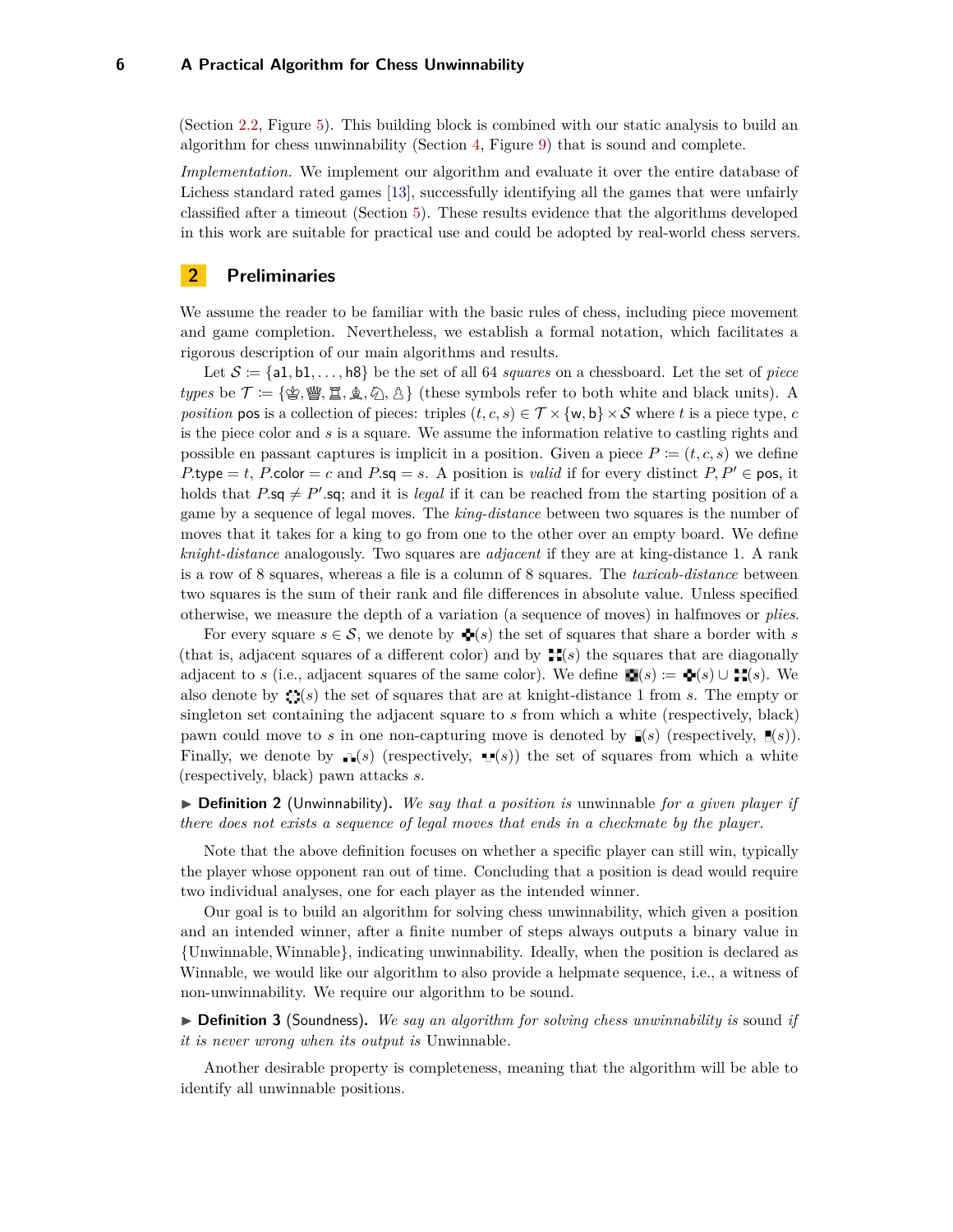▶ **Definition 4** (Completeness). *We say an algorithm for solving chess unwinnability is* complete *if it is never wrong when its output is* Winnable*.*

Since chess is finite, it is not hard to implement a chess unwinnability algorithm that is both sound and complete, by performing an exhaustive search over the tree of variations.[4](#page-6-1) The challenge here, however, is to achieve efficiency while preserving soundness and completeness. Note that an exhaustive search would terminate relatively quickly in most positions, since it just needs to find a helpmate sequence for the intended winner. However, in positions where no checkmate is possible, the whole tree of variations would need to be exhausted before unwinnability could be concluded.

Our starting point will be a routine that performs an exhaustive search, enhanced with a transposition table and with heuristics for selecting what moves to explore first (see Section [2.2\)](#page-7-0). We will first establish and prove some preliminary results that ensure unwinnability in positions that contain no pawns.

### **2.1 Preliminary results**

We say a position is *pawn-free* if it does not contain pawns of any color.

<span id="page-6-3"></span>► **Lemma 5.** *A pawn-free position is unwinnable for a player with just a knight if their opponent does not have knights, bishops or rooks.*

**Proof.** Without loss of generality, assume White is the player with just a knight. Assume there exists a checkmating position, winning for White, where the only available pieces are: the white king *K*, a white knight *N*, the black king *k* and any number of black queens.

*N* must be attacking *k*.sq. Let *s* and *s*' be the two squares in  $\mathbf{\Phi}(k.\mathsf{sq})$  that are taxicabdistance closest to *N*.sq. Observe that  $N$  is not attacking  $s$  nor  $s'$  and that  $K$  can attack at most one of the two. (Because the only available square that is adjacent to both *s* and *s'*, is also adjacent to *k.*sq and the two kings cannot be adjacent in a legal position.) Thus, there must exist a black queen on either  $s$  or  $s'$ , blocking the black king's exit, but such queen would be attacking *N*.sq, giving Black at least one legal move (capturing the knight).  $\blacktriangleleft$ 

<span id="page-6-0"></span>► Lemma 6. *A pawn-free position is unwinnable for a player with just bishops of one square color if their opponent does not have knights or bishops of the opposite square color.*

**Proof.** Without loss of generality, assume White is the player with just bishops and that they are all light-squared. Assume Black has no knights and no dark-squared bishops; and assume there exists a checkmating position, winning for White. Let *K* be the white king, let *k* be the black king and let *B* be the checkmating bishop.<sup>[5](#page-6-2)</sup> Let *s* and  $s'$  be the two squares in  $\blacktriangleright$  (*k.*sq) that are king-distance closest to *B.*sq. As in the proof Lemma [5,](#page-6-3) *B* (or any other white bishop) cannot attack  $s$  nor  $s'$  (note that  $s$  and  $s'$  are dark squares) and  $K$  can at most attack one of them. We conclude that there must exist a black piece on either  $s$  or  $s'$ , blocking the black king's exit. This piece cannot be a knight nor a bishop, because there are no black knights and no black dark-squared bishops. Consequently, the blocking piece must be a rook or a queen. This gives Black at least one legal move (moving the rook/queen to the checking diagonal, which would either block the check or capture the checking bishop).  $\blacktriangleleft$ 

<span id="page-6-1"></span><sup>&</sup>lt;sup>4</sup> The tree of variations is finite given the 75-moves rule and/or the fivefold repetition rule (both introduced in 2014 [\[7\]](#page-19-2)). Even ignoring such rules, the exhaustive search could potentially be finite by cutting the tree on positions that have already been explored.

<span id="page-6-2"></span><sup>5</sup> Note that double-checks are impossible with just bishops, so there can only be one checking bishop.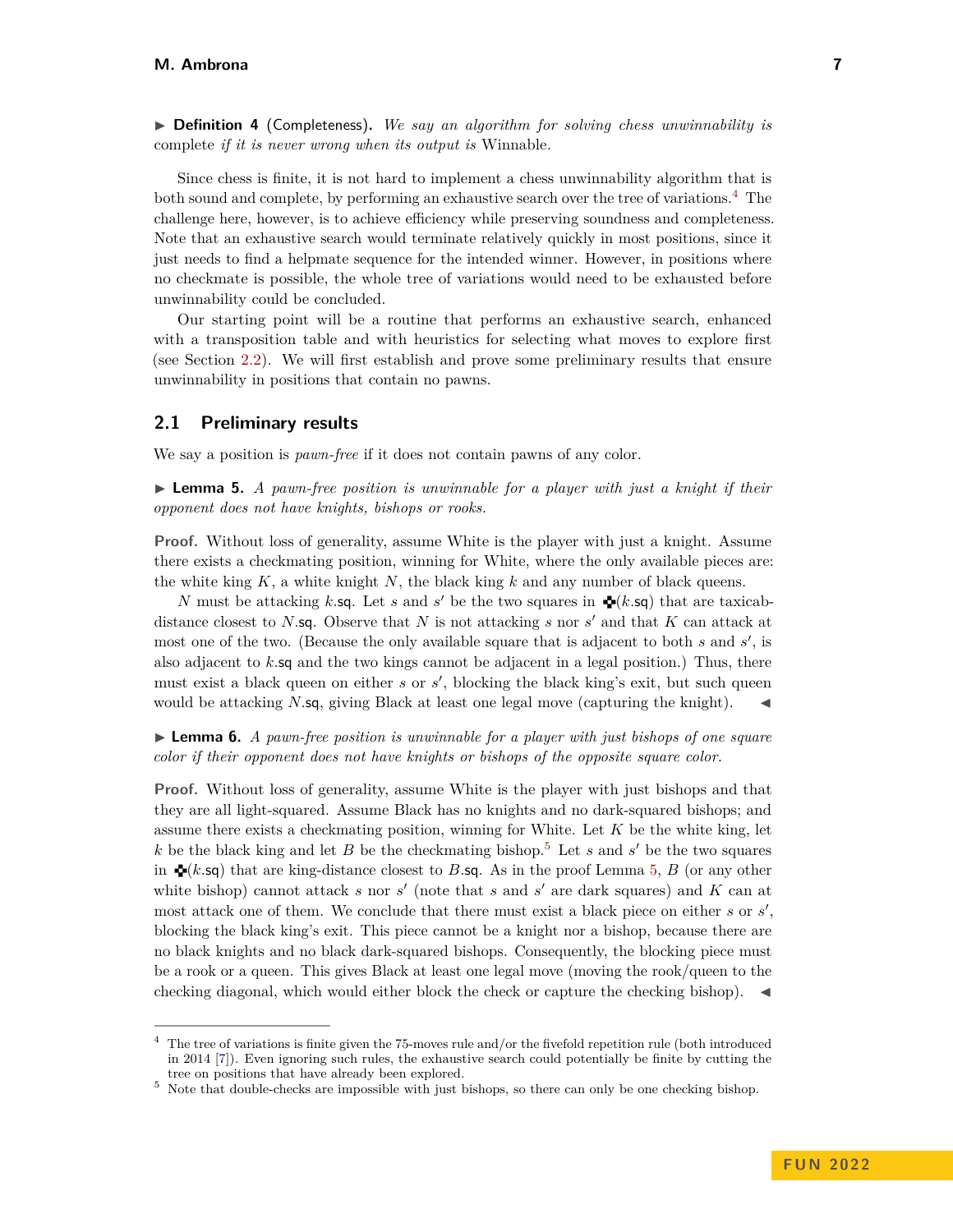<span id="page-7-1"></span>Find-Helpmate<sub>c</sub>(pos, depth, maxDepth): Global variables: table, cnt, nodesBound **Inputs:** position, depth (int), maxDepth (int) **Output:** bool (*true* if a checkmate sequence was found, *false* otherwise) 1: **if** the intended winner is checkmating their opponent in pos **then return** *true* 2: **if** the intended winner has just the king **or** the position is unwinnable according to Lemma [5](#page-6-3) or Lemma [6](#page-6-0) **or** the position is stalemate **or** the intended winner is receiving checkmate in the position **then return** *false* 3: increase cnt and set *d* := maxDepth − depth 4: **if** cnt *>* nodesBound ∨ *d <* 0 **then return** *false .* The search limits are exceeded 5: **if**  $(\text{pos}, D) \in \text{table with } D \geq d$  **then return** *false*  $\Rightarrow$  pos was already analyzed 6: store (pos*, d*) in table 7: **for every** leg[a](#page-7-2)l move  $m$  in pos do:  $\alpha$ 8: let inc = match Score(pos, m) with Normal  $\rightarrow 0$  | Reward  $\rightarrow 1$  | Punish  $\rightarrow -2$  *[b](#page-7-3)* 9: **if** Find-Helpmate*<sup>c</sup>* (pos*.*move(*m*)*,* depth + 1*,* maxDepth + inc) **then return** *true* 10: **return**  $false$   $\triangleright$  No mate was found after exploring every legal move **Figure 5** Find-Helpmate<sub>c</sub> routine, returns *true* if a checkmate sequence for player  $c \in \{w, b\}$ , the intended winner, is found or *false* otherwise. The base call should be done on  $depth = 0$ ,  $\text{cnt} = 0$ , and an empty table. The value of maxDepth and nodesBound can be chosen to set the

<span id="page-7-2"></span>The move order may have an impact in the performance of this algorithm. In our implementation, we use the [Stockfish move order.](https://github.com/official-stockfish/Stockfish/blob/master/src/movegen.cpp)

limits of the search. The Score routine is defined in Figure [12](#page-20-0) (Appendix [A\)](#page-20-1).

<span id="page-7-3"></span><sup>*b*</sup> A powerful additional heuristic is to also reward this variation (i.e. set int := 1) when the score of this move is Normal, but the score of the preceding move was Reward.

### <span id="page-7-0"></span>**2.2 Search of variations**

We propose a dedicated search of variations, enhanced with a transposition table and heuristics that reward some variations, which will be explored further before others (described in Figure [5\)](#page-7-1). This routine, called  $\mathsf{Find}\text{-}\mathsf{H}$ elpmate<sub>c</sub>, constitutes an important building block of our main algorithm for chess unwinnability, described in Section [4,](#page-15-0) where it is combined with our semi-static analysis (see Section [3\)](#page-8-0).

Find-Helpmate<sub>c</sub> is a recursive algorithm that outputs *true* only when it has found a checkmate position for the intended winner. Otherwise, the algorithm will output *false* based on several criteria:

- The game is over, but the intended winner did not checkmate their opponent.
- The conditions of Lemma [5](#page-6-3) or Lemma [6](#page-6-0) apply.
- The position was found in the transposition table (a table storing all positions that have been explored so far), so it is not necessary to repeat the search that starts from it.
- All legal moves have been explored without having found a checkmate.
- The search limits were reached.

It is not hard to see that if the final output of Find-Helpmate*<sup>c</sup>* on the given position is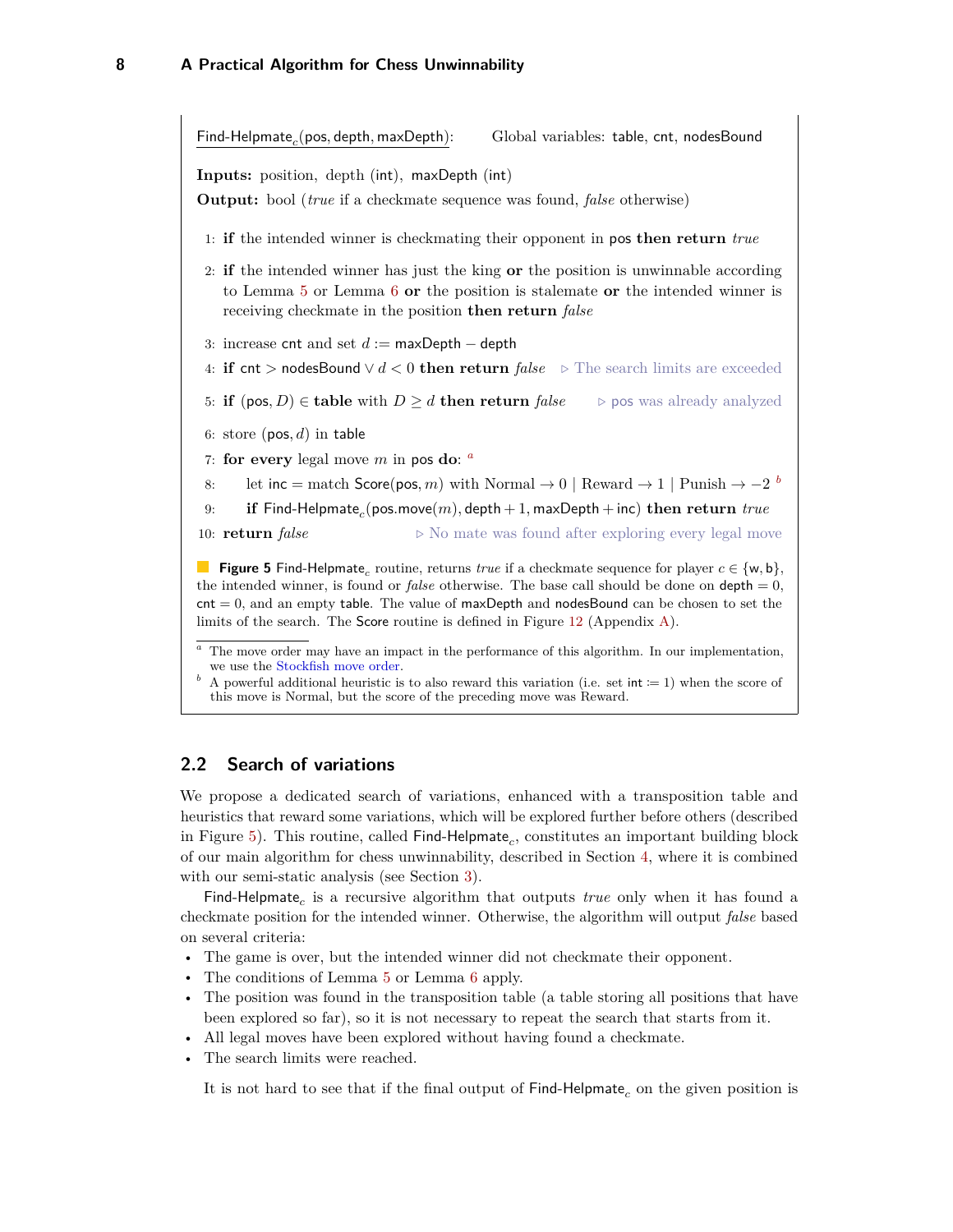*false*, and the search limits were not reached in any of its recursive calls, the position is truly unwinnable. The search limits include a maximum depth for the variations being explored and a limit on the total number of explored positions. Before exploring the position after a legal move, we determine with our Score heuristic (described in Figure [12\)](#page-20-0) whether the maximum depth limit will be increased (rewarded), decreased (punished) or remain the same in the analysis of the variation associated with the move.

We refer to Section [4](#page-15-0) for details of how  $\mathsf{Find}\text{-}\mathsf{Helpmate}_c$  is integrated into our chess unwinnability algorithm via iterative deepening [\[11\]](#page-19-20).

### <span id="page-8-0"></span>**3 Semi-static algorithm**

The search of variations provided by Find-Helpmate*<sup>c</sup>* (Figure [5\)](#page-7-1), which is enhanced with a transposition table and our heuristics for selecting what moves to explore first, will potentially terminate on any position, correctly classifying it with respect to unwinnability if the search limits were sufficiently large. However, in blocked positions, the search space can become prohibitively large. For example, in Position [1](#page-2-0) the search would need to iterate over and store the (more than) 80K positions that can arise from that board configuration before deciding that the position is unwinnable. This would greatly exceed the maximum computation time that we should dedicate to a single position for the algorithm to be competitive and suitable for real-world chess servers, which usually handle tens of games terminating every second.

In order to offload unnecessary computations from our main routine in blocked positions, we design a mechanism that allows us to conclude that certain positions are unwinnable without explicitly exploring all variations. Our algorithm is divided into two phases:

- <span id="page-8-2"></span>**(i)** Identifying what pieces can move and all the squares that each can potentially reach.
- <span id="page-8-3"></span>**(ii)** Identifying the *king's region*, defined as the set of all squares that can be reached by the intended loser's king, as well as identifying all the intended winner's pieces that can move inside the king's region, the so-called *intruders*. Based on the number of intruders and their piece type, our algorithm may conclude that checkmate is impossible.

Our analysis is *static* in the sense that it is performed based on the configuration of the current position. However, in step [\(i\)](#page-8-2), we may be able to conclude that a certain piece can potentially go to a certain square, even if all paths to the target are currently blocked; or that a piece can *never* reach a certain square, no matter how the pieces are moved. Consequently, we coin this analysis *semi-static*.

 $\triangleright$  Remark 7. This algorithm does not need to be complete, since it is backed by our main search routine. In fact, as evidenced by [\[2\]](#page-19-17) or by the example in Position [2,](#page-2-0) deciding unwinnability without exploring variations may be an impossible task. Nevertheless, we require that our static algorithm be **sound** in the sense that it can be fully trusted when it classifies a position as *unwinnable*.

Performing step [\(i\)](#page-8-2) is arguably the most challenging part of the analysis. For every  $P \in \text{pos}$  and every  $s \in \mathcal{S}$ , we need to decide whether or not piece P, currently on square P.sq, can potentially go to square *s* after a sequence of legal moves. Define  $M^*_{P\to s}$  as 1 if the above displacement is possible and 0 otherwise. Our *mobility algorithm* will try to approximate the correct value of  $M^*_{P\to s}$  in the given position for every piece and every target square.

### <span id="page-8-1"></span>**3.1 Mobility algorithm**

We consider binary variables  $M_{P\to s} \in \{0,1\}$  for every  $P \in \text{pos}$  and every  $s \in \mathcal{S}$ , encoding the output of our mobility algorithm. Since the function associated to solving step [\(ii\)](#page-8-3) is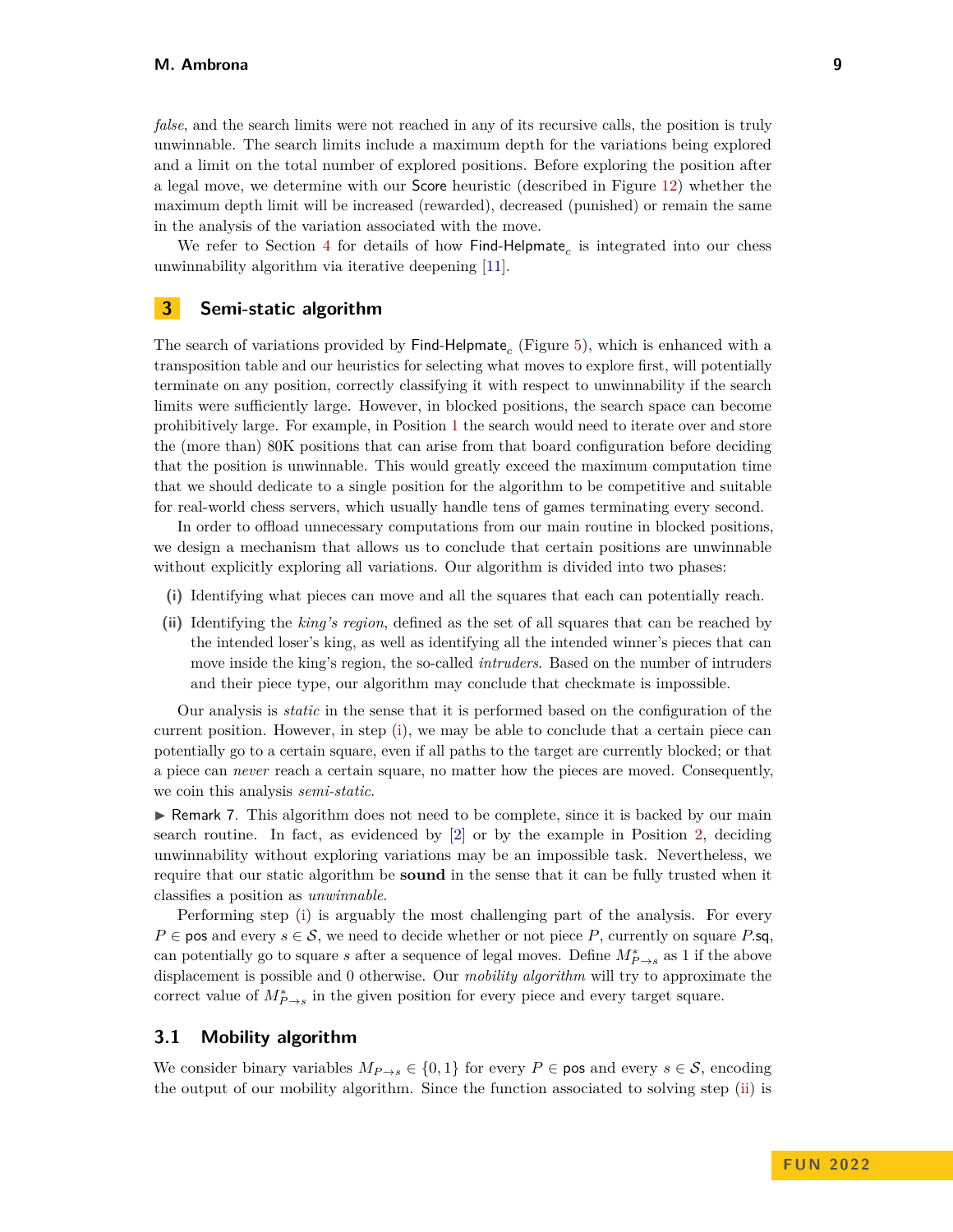monotone (see Lemma [10\)](#page-13-1), any over-approximation of the actual solution is acceptable for the semi-static algorithm to be sound. Namely, we allow for solutions  $M_{P\to s}$  that satisfy  $M_{P\rightarrow s} \geq M_{P\rightarrow s}^*$ , coined *admissible* solutions. Intuitively, this is possible because wrongly concluding that a piece can move more than what it really can is not harmful (in the sense that it may lead to the conclusion that the position is winnable when it is actually unwinnable, but not vice versa). However, we hope for an approximation that is as close as possible to the actual solution. (Observe that a degenerate output of  $M_{P\rightarrow s} = 1$  for all P and *s* is admissible, but not useful, because step [\(ii\)](#page-8-3) would simply return "possibly winnable".)

We also define additional variables representing square reachability and clearance. This is useful to model pawn captures and king movements more accurately. More concretely, we consider the following binary variables:  $M_{P\rightarrow s} \in \{0,1\}$  for every  $P \in \mathsf{pos}$  and every  $s \in \mathcal{S}$ ;  $C_P \in \{0,1\}$  for every  $P \in \text{pos}$ ; and  $R_s^c \in \{0,1\}$  for every  $s \in \mathcal{S}$  and every  $c \in \{\text{w},\text{b}\},\$  defined as follows:

- *MP*→*<sup>s</sup>* indicates if piece *P*, currently on *P.*sq, can eventually *move* to square *s*.
- *R<sup>c</sup> s* indicates if square *s* can eventually be *reached* by a *non-king* piece of color *c* (or if it is currently occupied by such a piece).
- *C<sup>P</sup>* indicates if piece *P* can be *cleared* from its current square (by moving or being captured).

Given a piece P and a square *s*, we define the P-predecessors of *s*, denoted by  $\text{pred}_P(s)$ , as the squares that are at king-distance 1 from *s* (except for knight predecessors, which are at king-distance 2), from which a piece of type *P.*type can reach *s* in one *non-capture* move over an empty board. More concretely,

$$
\text{pred}_P(s) = \left\{\begin{array}{ll} \mathbb{I}(s) & \text{if } P = (\mathbb{A}, \mathsf{w}, \_) \\ \mathbb{I}(s) & \text{if } P = (\mathbb{A}, \mathsf{b}, \_) \\ \mathbb{I}(s) & \text{if } P, \text{type} = \mathbb{Q} \end{array}\right. \quad \text{pred-capt}_P(s) = \left\{\begin{array}{ll} \mathbb{I}(s) & \text{if } P = (\mathbb{A}, \mathsf{w}, \_) \\ \mathbb{I}(s) & \text{if } P = (\mathbb{A}, \mathsf{b}, \_) \\ \mathbb{I}(s) & \text{if } P, \text{type} = \mathbb{Q} \end{array}\right. \quad \text{pred-capt}_P(s) = \left\{\begin{array}{ll} \mathbb{I}(s) & \text{if } P = (\mathbb{A}, \mathsf{b}, \_) \\ \mathbb{I}(s) & \text{otherwise} \end{array}\right. \quad \text{pred}_P(s) & \text{otherwise} \quad \text{pred}_P(s) = \left\{\begin{array}{ll} \mathbb{I}(s) & \text{otherwise} \\ \mathbb{I}(s) & \text{otherwise} \end{array}\right. \quad \text{pred}_P(s) = \left\{\begin{array}{ll} \mathbb{I}(s) & \text{otherwise} \\ \mathbb{I}(s) & \text{otherwise} \end{array}\right. \quad \text{pred}_P(s) = \left\{\begin{array}{ll} \mathbb{I}(s) & \text{otherwise} \end{array}\right. \quad \text{pred}_P(s) = \left\{\begin{array}{ll} \mathbb{I}(s) & \text{otherwise} \end{array}\right. \quad \text{pred}_P(s) = \left\{\begin{array}{ll} \mathbb{I}(s) & \text{otherwise} \end{array}\right. \quad \text{pred}_P(s) = \left\{\begin{array}{ll} \mathbb{I}(s) & \text{otherwise} \end{array}\right. \quad \text{pred}_P(s) = \left\{\begin{array}{ll} \mathbb{I}(s) & \text{otherwise} \end{array}\right. \quad \text{pred}_P(s) = \left\{\begin{array}{ll} \mathbb{I}(s) & \text{otherwise} \end{array}\right. \quad \text{pred}_P(s) = \left\{\begin{array}{ll} \mathbb{I}(s) & \text{otherwise} \end{array}\right. \quad \text{pred}_P(s) = \left\{\begin{array}{ll
$$

We define pos.attackers(*s*) as the set  ${P \in \text{pos} : P \text{.sq} \in \text{pred-capt}_P(s)}$ . The mobility algorithm from Figure [7](#page-11-0) greedily activates the mobility (reachability and clearance) variables as soon as it is possible (i.e. not forbidden by the logic of the implications from Figure [6\)](#page-10-0). For example, if  $P$  is a knight and there is some piece  $P'$  of the same color as  $P$ , currently on h8,  $M_{P\rightarrow \mathsf{h8}}$  can be set to true as soon as  $(M_{P\rightarrow \mathsf{g6}}=1$  or  $M_{P\rightarrow \mathsf{f7}}=1)$  and  $C_{P'}=1$ . But it cannot be set to true otherwise: for the knight to reach h8, it must first reach a direct predecessor of h8 and the ally piece on h8 must first be cleared.

<span id="page-9-0"></span>► Lemma 8 (Mobility Soundness). Let pos be a position where no player has castling rights *and* en passant *is not possible. Let*  $M \leftarrow \text{Mobility(pos)}$  *(see Figure [7\)](#page-11-0). If*  $M_{P\rightarrow s} = 0$  *for some piece*  $P \in \textbf{pos}$  *and some square s, then there is no sequence of legal moves after which piece P, starting from* pos*, can reach square s.*

**Proof.** The result follows from the fact that all implications from Figure [6](#page-10-0) are sound, in the sense that they are all satisfied by the true solution to the mobility problem.

We will prove a more general result, involving the extra variables for reachability and clearance. Let  $({M_{P\rightarrow s}})_{P,s}, {C_P}_P, {R_s^c}_{s,c}$ , for  $P \in \text{pos}, s \in \mathcal{S}, c \in {\text{w}, \text{b}}$ , be the final state of the execution of Mobility(pos). We will argue that, for all  $n \in \mathbb{N}$ :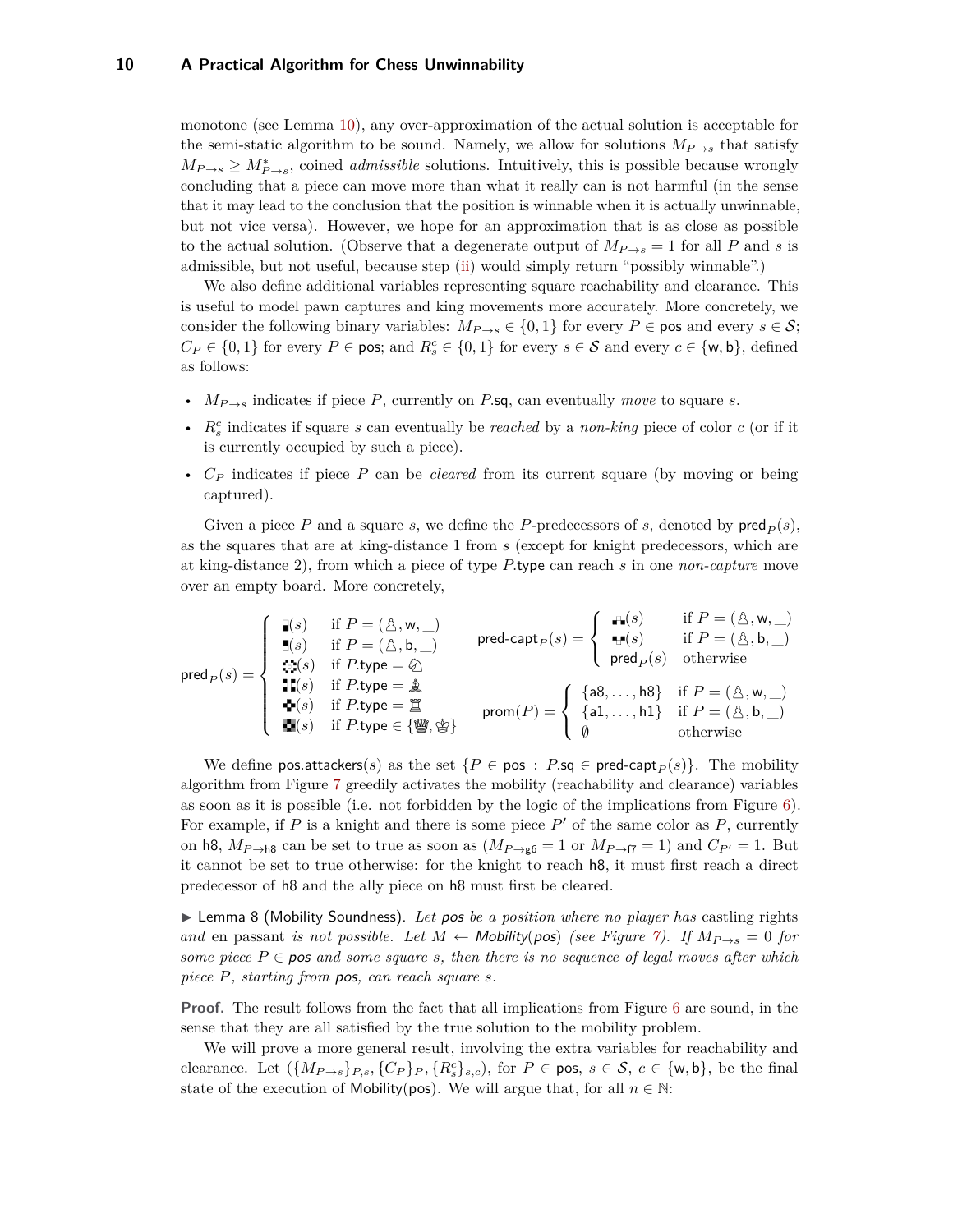<span id="page-10-0"></span>**Move**. If a piece can move to square *s*, it must pass first by a predecessor of *s*:

$$
\forall P \in \text{pos} : P.\text{type} \neq \mathcal{B}, \qquad M_{P \to s} \implies \bigvee_{u \in \text{pred}_P(s)} M_{P \to u}
$$

**Pawn move**. For pawn pushes, we require that a possibly enemy piece on the target square can be cleared first. For pawn captures we require that the capturing square can be reached by a (non-king) opponent piece. Pawns that promote may go everywhere.

For a square *s* and a color *c*, if  $\exists P \in \mathsf{pos}$  such that *P*.color  $\neq c$  and *P*.sq = *s*, let  $F_s^c := C_P$ , let  $F_s^c$  be *true* otherwise.  $\forall P \in \text{pos} : P.\text{type} = \mathbb{A}, \forall s \in S \setminus \{P.\text{sq}\}.$ 

$$
M_{P \rightarrow s} \implies \bigvee_{u \in \text{pred}_P(s)} (M_{P \rightarrow u} \land F_s^{P.\text{color}}) \ \vee \!\!\! \bigvee_{u \in \text{pred-capt}_P(s)} \!\!\!\!\! (M_{P \rightarrow u} \land R_s^{-P.\text{color}}) \ \vee \!\!\!\! \bigvee_{u \in \text{prom}(P)} \!\!\!\!\! M_{P \rightarrow u}
$$

**Clearance**. A piece can be cleared from its square by moving or being captured:

$$
\forall P \in \text{pos.} \quad C_P \implies \bigvee_{s \in \mathcal{S} \setminus \{P \text{.sq}\}} M_{P \to s} \quad \vee \quad \bigvee_{P' \in \text{pos}} M_{P' \to P \text{.sq}}
$$
\n
$$
P' \text{.color} \neq P \text{.color}
$$

**Reachability**. A square can be reached if some piece can move to it or it is occupied:

$$
\forall s \in \mathcal{S}, \qquad R_s^c \implies \bigvee_{P \in \text{pos}} M_{P \to s}
$$
  
 
$$
\forall c \in \{\mathsf{w}, \mathsf{b}\}. \qquad R_s^c \implies \bigvee_{P \in \text{pos}} M_{P \to s}
$$

**King attackers**. Direct opponent attackers must be cleared before a king can move:

$$
\forall P \in \text{pos} : P.\text{type} = \text{Exp}, \qquad M_{P \to s} \implies \bigwedge_{P' \in \text{pos}.\text{attackers}(s)} C_{P'} \\
\forall s \in \mathcal{S} \setminus \{P.\text{sq}\}.
$$

**Not self-capture**. A piece must be cleared from a square before other of the same color can move to it:

 $\forall P, P' \in \text{pos}, P \neq P'$ with *P*.color = *P'*.color.  $M_{P\rightarrow P' \text{sq}} \implies C_{P'}$ 

**Figure 6** Semi-static algorithm logical implications.

- <span id="page-10-1"></span>(a) If there exists a sequence of *n* legal halfmoves (plies) after which piece  $P \in \mathsf{pos}$  ends at square *s*, then  $M_{P\rightarrow s} = 1$ .
- <span id="page-10-2"></span>**(b)** If there exists a sequence of *n* legal halfmoves after which a square *s* is occupied by a non-king piece of color *c*, then  $R_s^c = 1$ .
- <span id="page-10-3"></span>(c) If there exists a sequence of *n* legal halfmoves after which a piece  $P \in \mathsf{pos}$  is cleared from its current square *P*.sq, then  $C_P = 1$ .

We proceed by induction on *n*. Assume  $n = 0$ , it is easy to see that [\(a\)](#page-10-1) will hold, because the Mobility algorithm sets  $M_{P\rightarrow P,\text{sq}}$  to 1 in step [\(2\)](#page-11-0), for every piece *P*. (Note that the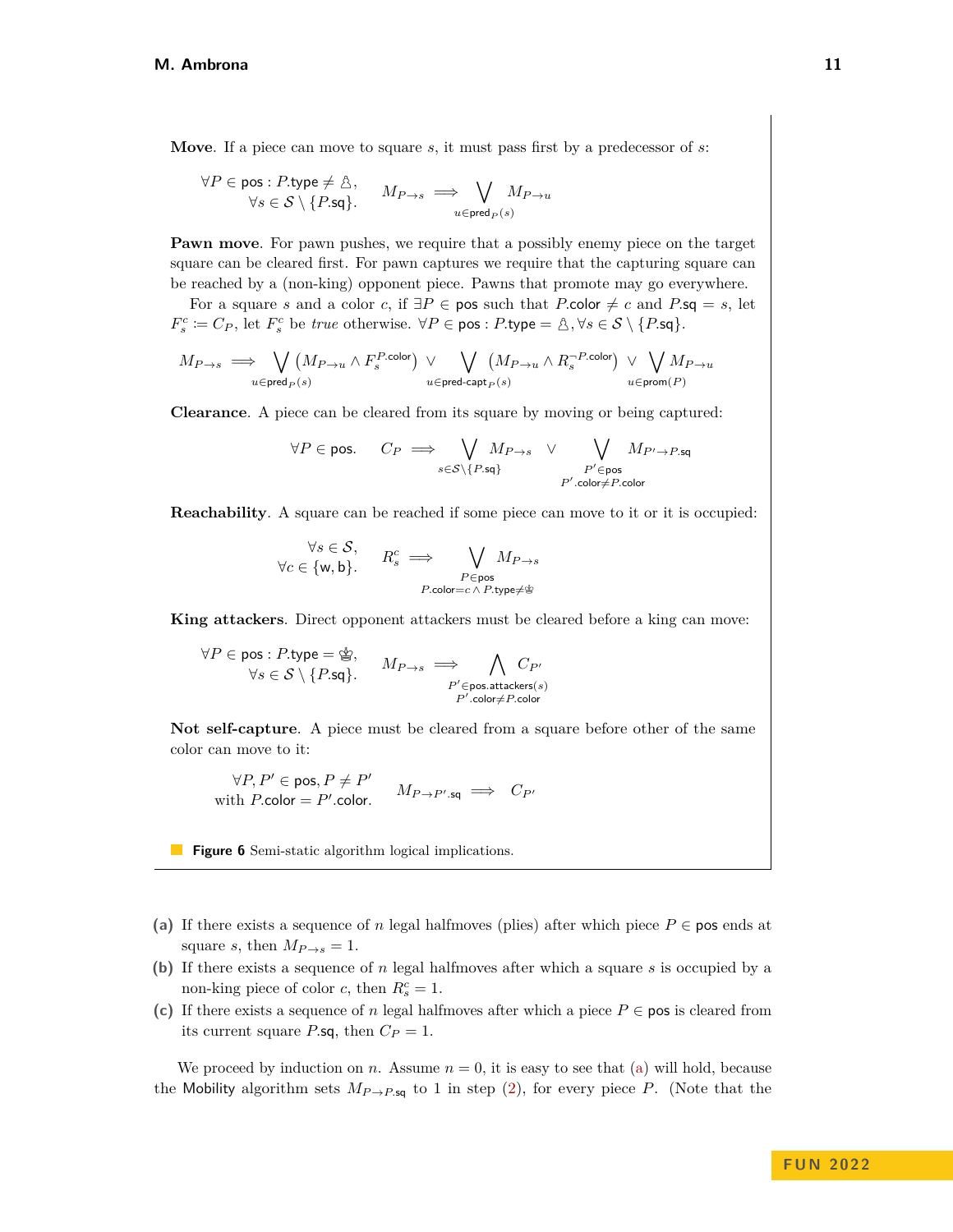#### <span id="page-11-0"></span>Mobility(pos):

- 1: set  $M_{P\rightarrow s} := 0$ ,  $C_P := 0$ ,  $R_s^c := 0$  for all  $P \in \text{pos}, s \in \mathcal{S}$  and  $c \in \{\text{w}, \text{b}\}\$
- 2: set  $M_{P\rightarrow P,\mathsf{sq}} \coloneqq 1$ , for all  $P \in \mathsf{pos}$
- 3: **for every** variable *V* still not set to 1 **do**
- 4: **if** for every rule " $V \Rightarrow f$ ", f evaluates to 1 on the current state **then** set V to 1
- 5: repeat steps [3](#page-11-0) and [4](#page-11-0) until no new variables are set to 1
- 6: **return**  $\{M_{P\rightarrow s}\}_{P\in \text{pos}, s\in \mathcal{S}}$
- **Figure 7** Mobility algorithm.

algorithm never changes the value of a variable to 0 after it has been set to 1.) To see that [\(b\)](#page-10-2) holds, note that the *reachability* rule from Figure [6](#page-10-0) will set  $R_{P,\text{sq}}^{P.\text{color}}$  to 1 for all  $P \in \text{pos}$ , but those are exactly the squares that can be reached in no halfmoves by pieces of the corresponding color. Finally, [\(c\)](#page-10-3) holds trivially, because there is no sequence of 0 halfmoves that allows a piece to be cleared from their current square.

Now, assume that the result is true for sequences of halfmoves of length *n*. We will argue that it must also be true for sequences of  $n+1$  halfmoves. We start with [\(a\)](#page-10-1). Consider a piece  $P \in \mathsf{pos}$  and a square *s* such that  $M_{P\to s} = 0$ . We distinguish four cases depending on the piece type of *P*:

- If *P*.type =  $\oslash$ , then there are at most two rules in Figure [6](#page-10-0) of the form  $M_{P\rightarrow s} \implies f$ , the *move* rule, with  $f_1 = \bigvee_{u \in \text{pred}_P(s)} M_{P \to u}$ ; and possibly the *not self-capture* rule, with  $f_2 = C_{P'}$  (if there was a piece  $P'$  of the same color as P originally at *s*). Because variable  $M_{P\rightarrow s}$  was not set to 1 in any iteration of steps [3-4](#page-11-0) from Figure [7,](#page-11-0) clause  $f_1$  (or clause *f*<sup>2</sup> when applicable) must evaluate to false on the final state. Applying the induction hypothesis, this means that in *n* halfmoves *P* did not have time to reach any of the *P*-predecessors of  $s$ , or that there was a piece  $P'$  of the same color as  $P$  initially on square *s* that did not have time to be cleared from *s*. Therefore, it is impossible for piece *P* to reach *s* in one more halfmove, as desired.
- If *P*.type ∈ { $\hat{\mathcal{L}}$ ,  $\hat{\Xi}$ ,  $\hat{\mathcal{L}}$ }, the sliding pieces, we will argue that  $M_{P\rightarrow s} = 0$  implies that for every sliding direction starting at *s* in which *P* can potentially move, it must hold that every square *t* in the direction (counting from *s*) satisfies  $M_{P\rightarrow t} = 0$ , until there is (possibly) a square  $t^*$  such that  $C_{P'} = 0$  with  $P'$ .sq =  $t^*$  and  $P'$ .color = *P*.color for some  $P' \neq P$ . If we can show that, the induction hypothesis gives us that piece P cannot reach in *n* halfmoves any square in the relevant sliding directions of *s*, unless there is a piece of the same color as *P* between the square and *s*, which cannot be cleared in *n* halfmoves. In that case we can safely conclude that *P* cannot reach *s* in *n*+1 halfmoves, as desired. The above claim can be proved by induction on the sliding direction. Let *t* be the predecessor of *s* in a certain direction. As before, if  $M_{P\to t}$  was not set to 1 in any iteration of steps [3-4](#page-11-0) from Figure [7,](#page-11-0) we know that either  $M_{P\to u} = 0$  for all *P*-predecessors of *t* (and in particular for the next square in the direction!) or  $C_{P'} = 0$  for some piece of the same color as P with  $P'$ . sq = t. If the first case is true, we can continue the induction on the direction from the next square. If the second case is true, we can stop the induction since we have already found an ally blocker in the direction, as desired.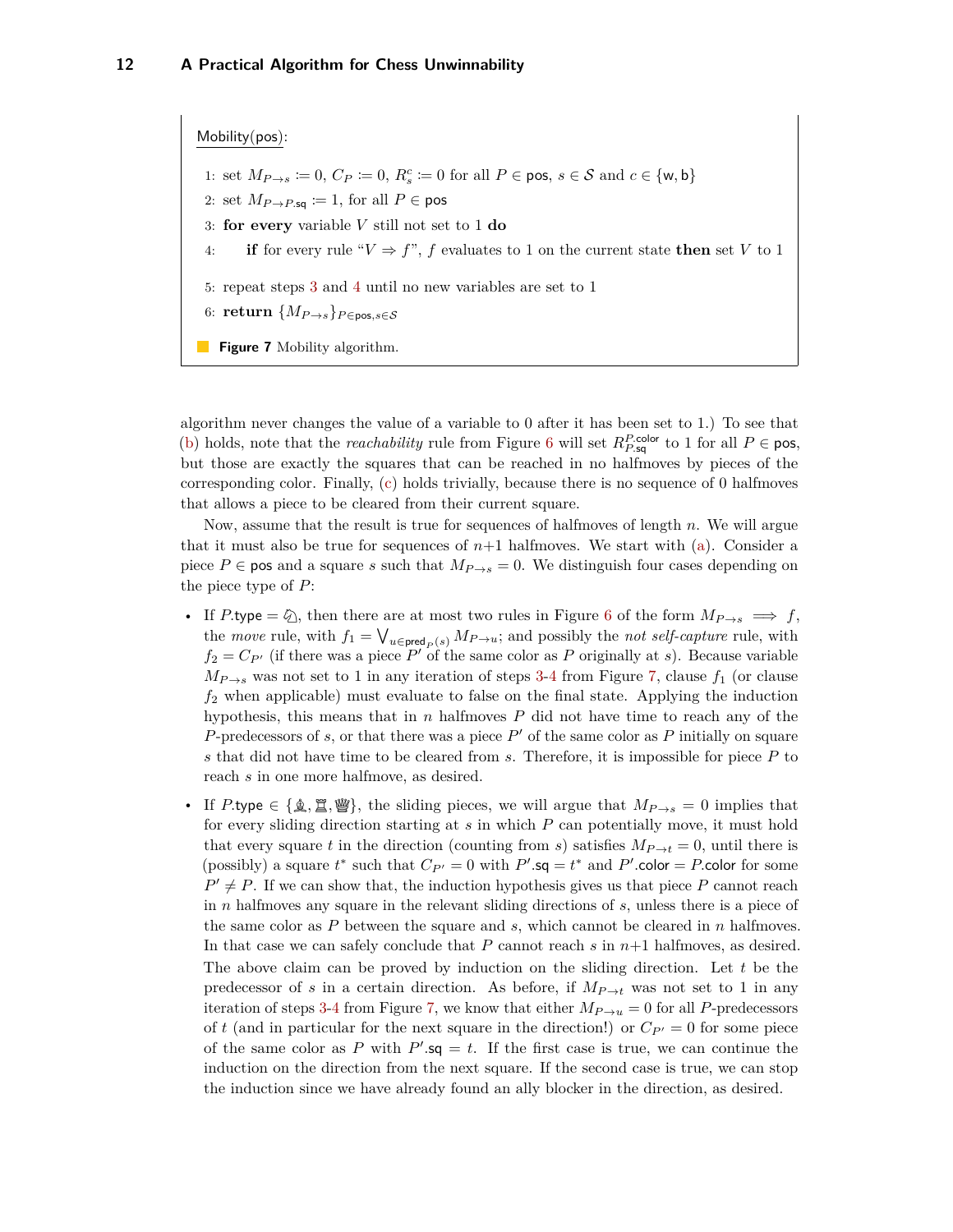- If *P*.type  $=\dot{\mathscr{L}}$ , we can proceed as before but this time there is one extra rule that comes into play, the *king attackers* rule. Again, by applying the induction hypothesis, we can conclude that in *n* halfmoves it was impossible for *P* to reach a *P*-predecessor of *s*, or that there was an ally piece on *s* that did not have time to be cleared, or that there was at least an enemy directly attacking *s* that did not have time to be cleared.[6](#page-12-1) Consequently, we conclude that it is impossible for king *P* to reach *s* in one extra move.
- Finally, if  $P$  type  $=$   $\triangle$  a similar reasoning, now involving rules *pawn move* and *not selfcapture*, applies. By the induction hypothesis we can conclude that in just *n* halfmoves, either (i) it was impossible for *P* to reach a *P*-predecessor of *s* [7](#page-12-2) and it was impossible for pawn *P* to reach a promoting square and it was impossible for *P* to reach a *P*-capturepredecessor of *s* while at the same time having a (non-king) enemy piece reaching *s*; or (ii) it was impossible for an ally initially at *s* to be cleared from *s* in *n* halfmoves. This makes it impossible for pawn *P* to reach *s* in one extra move.

To see [\(b\)](#page-10-2), let *s* be an arbitrary square, let  $c \in \{w, b\}$  and assume that  $R_s^c = 0$ . Note that variable  $R_s^c$  only appears in one rule from Figure [7,](#page-11-0) the *reachability* rule. Since  $R_s^c$  has not been activated, we conclude that  $M_{P\to s} = 0$  for all  $P \in \mathsf{pos}$  such that *P*.color = *c* and  $P$ -type  $\neq \mathcal{L}$ . As we have shown above, this means none of the non-king pieces of color *c* could have reached  $s$  in a sequence of  $n+1$  halfmoves, as desired.

Finally, to see [\(c\)](#page-10-3), let P be any piece in the position and assume that  $C_P = 0$ . Note that *C<sup>P</sup>* only appears in the *clearance* rule. Because *C<sup>P</sup>* has not been activated, we can conclude that  $M_{P\rightarrow s} = 0$  for all  $s \in S \setminus \{P.\mathsf{sq}\}\$ and that  $M_{P' \rightarrow P.\mathsf{sq}} = 0$  for all  $P' \in \mathsf{pos}$  such that  $P'$  color  $\neq$  *P*.color. As we have shown above, this means that there is no sequence of  $n+1$ legal halfmoves after which piece *P* could have left square *P.*sq and it is also impossible (in *n*+1 halfmoves) that any enemy piece could have reached *P.*sq, capturing *P*. We can conclude that piece  $P$  must still be at its initial square in pos after  $n+1$  halfmoves as desired.

The following is an immediate consequence of Lemma [8.](#page-9-0) Observe that, whenever  $M_{P\rightarrow s} = 0$ for some  $P \in \text{pos}$ ,  $s \in \mathcal{S}$ , the lemma guarantees that there is no sequence of legal moves that allows *P* to reach *s*, so the true solution to the mobility problem will also satisfy  $M^*_{P\rightarrow s} = 0$ .

<span id="page-12-0"></span>I Corollary 9. *Let* pos *be a position where no player has* castling rights *and* en passant *is not possible.* Let  $M^*$  be the true solution to the mobility problem of pos and let  $M \leftarrow$  Mobility(pos). *Then,*

 $M^*_{P\rightarrow s} \leq M_{P\rightarrow s}$   $\forall P \in \textit{pos}, s \in \mathcal{S}$ .

### **3.2 Declaring unwinnability from a mobility problem solution**

The second step of our semi-static algorithm is described in Figure [8.](#page-13-0) It is based on the idea that a position is unwinnable if there is no good candidate mating square. Namely, if for every square in the board, (i) either the square cannot be reached by the intended loser's king, or (ii) the square cannot be attacked by the intended winner, or (iii) its adjacent

<span id="page-12-2"></span><span id="page-12-1"></span><sup>6</sup> Direct enemies cannot be blocked, so the only way they stop attacking *s* is by moving or being captured. <sup>7</sup> For double pawn pushes we need to argue as for sliding pieces over the jumped square, but a similar technique applies. For example, let *P* be a white pawn. If  $M_{P\rightarrow\text{eq}}=0$  and there is no piece initially on e4, we know that  $M_{P\rightarrow e3} = 0$ , but can we rule out also the possibility that *P* moved to e4 by a double pawn push from e2? Indeed, since  $M_{P\to e3} = 0$  then either  $M_{P\to e2} = 0$  (among other conditions) or there was a piece, different from *P*, initially at e2.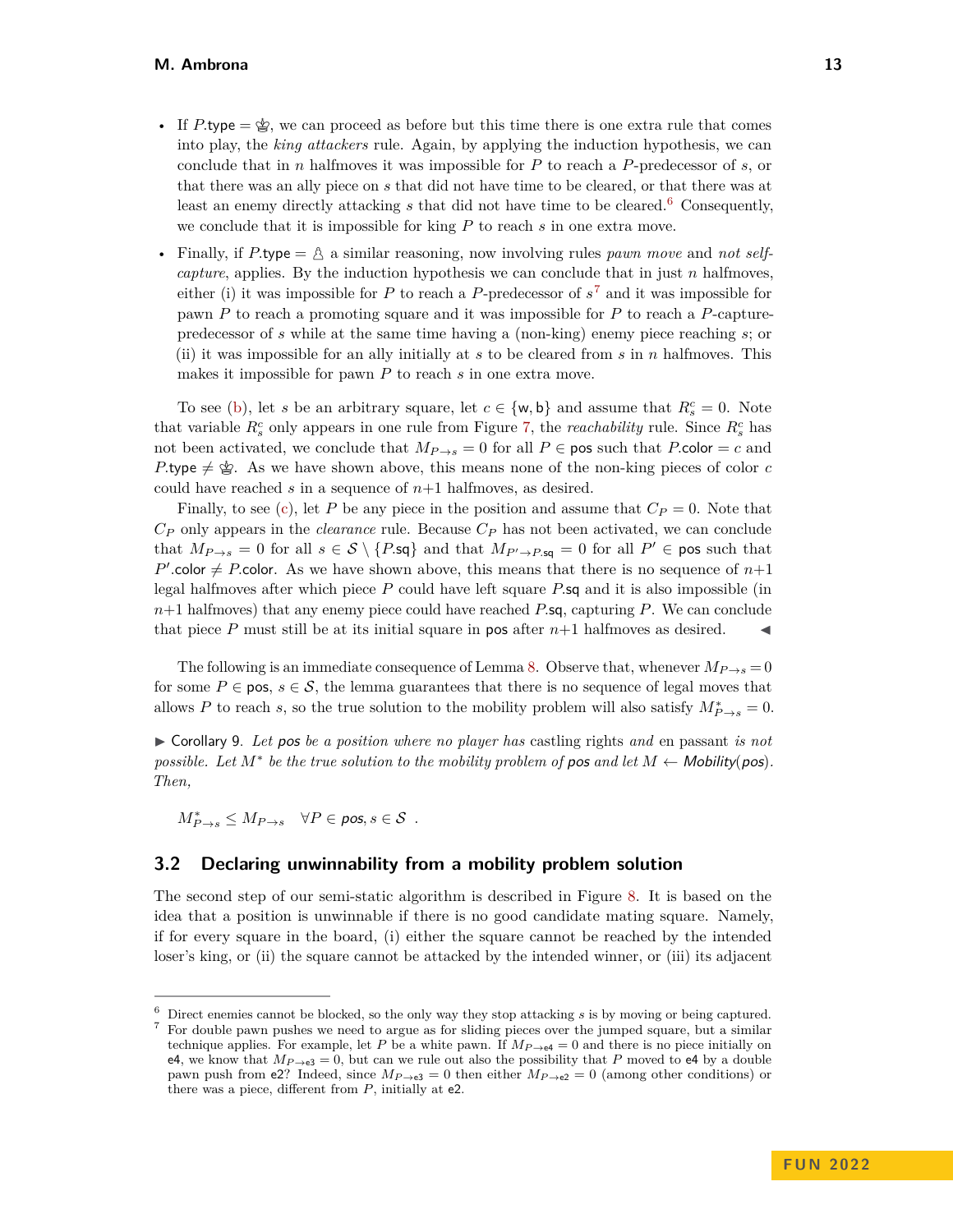<span id="page-13-0"></span>

<span id="page-13-2"></span>squares (escaping squares for the intended loser's king) cannot all be blocked by defender pieces or covered/attacked by the intended winner pieces at the same time.

<span id="page-13-1"></span>▶ Lemma 10. *The function induced by algorithm Unwinnable<sup>Static</sup> from Figure [8](#page-13-0) is monotone in the following sense. For every pos,*  $c \in \{w, b\}$  *and for any two solutions to the mobility* problem  $M$ ,  $M'$ ,

 $\forall P \in \textit{pos}, s \in \mathcal{S}. M_{P \to s} \leq M'_{P \to s} \Longrightarrow \textit{Unwinnable}^{\textit{Static}}(\textit{pos}, c, M) \geq^8 \textit{Unwinnable}^{\textit{Static}}(\textit{pos}, c, M').$  $\forall P \in \textit{pos}, s \in \mathcal{S}. M_{P \to s} \leq M'_{P \to s} \Longrightarrow \textit{Unwinnable}^{\textit{Static}}(\textit{pos}, c, M) \geq^8 \textit{Unwinnable}^{\textit{Static}}(\textit{pos}, c, M').$  $\forall P \in \textit{pos}, s \in \mathcal{S}. M_{P \to s} \leq M'_{P \to s} \Longrightarrow \textit{Unwinnable}^{\textit{Static}}(\textit{pos}, c, M) \geq^8 \textit{Unwinnable}^{\textit{Static}}(\textit{pos}, c, M').$ 

<span id="page-13-3"></span> $8$  By convention, *true*  $> false$ .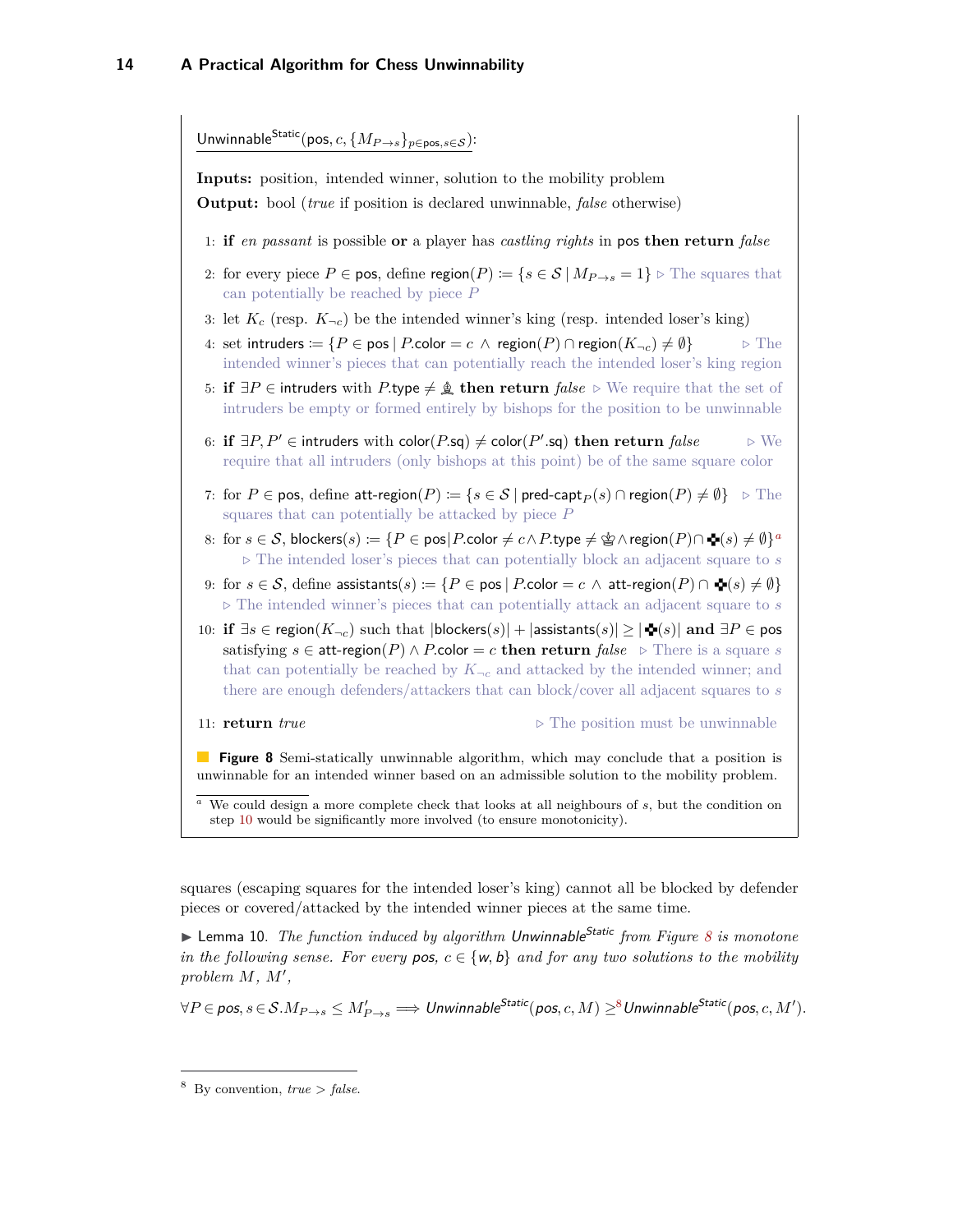**Proof.** Observe that whether or not the algorithm from Figure [8](#page-13-0) will produce an output in step [1](#page-13-0) is independent of the mobility solution passed.

Now, note that function region from step [2](#page-13-0) of Figure [8](#page-13-0) is monotone in the sense that  $\text{for every } P \in \text{pos}, \ \{M_{P\rightarrow s}\}_s \leq \{M'_{P\rightarrow s}\}_s \text{ implies that } \text{region}(P) \subseteq \text{region}'(P). \text{ This}$ implies that the sets intruders, blockers and assistants from the first execution (on input  $M$ ) must be contained in the corresponding sets intruders', blockers' and assistants' from the second execution (on input  $M'$ ), that is, i<mark>ntruders ⊆ intruders'</mark>, blockers ⊆ blockers' and assistants  $\subseteq$  assistants', if  $M_{P\rightarrow s}\leq M_{P\rightarrow s}'$  for every  $P\in$  pos,  $s\in\mathcal{S}.$ 

It is not hard to see that, in that case, if the first execution returns *false* in either step [5](#page-13-0) or step [6](#page-13-0) or step [10,](#page-13-0) the second execution will also return *false* in the same step or an earlier one. Consequently, if the second execution returns *true* (only possible at step [11\)](#page-13-0), the first execution will also return *true*, at that step. In other words, Unwinnable Static (pos,  $c, M'$ ) cannot be *true* without Unwinnable<sup>Static</sup>(pos, c, M) being *true*, as desired.

<span id="page-14-0"></span>► Lemma 11. Let pos be a position and let  $c \in \{w, b\}$ . Let  $M^*$  be the true solution to the *mobility problem on* pos*.*

Unwinnable<sup>Static</sup>(pos, c,  $M^*$ ) = 1  $\implies$  the position is unwinnable for player c.

**Proof.** Since Unwinnable<sup>Static</sup> did not return any value in step [5](#page-13-0) or step [6,](#page-13-0) the set of pieces that can check the intended loser's king is empty or formed entirely by same-colored bishops. Furthermore, every square *s* in the board is such that: (i) the intended loser's king cannot reach it, or (ii) the square cannot be attacked by the intended winner, or (iii) its adjacent squares cannot not all be blocked by defenders or covered by attackers at the same time.<sup>[9](#page-14-2)</sup> Therefore, the intended loser will always have at least a legal move when they are in check.  $\blacktriangleleft$ 

We conclude with our main result. In a nutshell, since the mobility algorithm (Figure [7\)](#page-11-0) always provides admissible solutions (that are an over-approximation of the true mobility solution), since the semi-static check (Figure [8\)](#page-13-0) is sound on the true solution of the mobility problem, and because the semi-static check is a (decreasing) monotone function, the composition of the mobility algorithm with the semi-static check constitutes an algorithm for chess unwinnability that is **sound**.

<span id="page-14-1"></span>▶ Theorem 12. Let pos be a position and let  $c \in \{w, b\}$ . Unwinnable<sup>Static</sup>(pos, c, Mobility(pos)) = 1  $\implies$  the position is unwinnable for player c.

**Proof.** Let  $M \leftarrow$  Mobility(pos) and let  $M^*$  be the true solution to the mobility problem on pos. If Unwinnable<sup>Static</sup>(pos, c, M) = *true*, then *en passant* is not possible and no player has *castling rights* in pos (see step [1](#page-13-0) of Figure [8\)](#page-13-0), so we can apply Corollary [9](#page-12-0) and conclude that  $M^* \leq M$ . We can now apply Lemma [10](#page-13-1) and get:

 $1 = \mathsf{Unwinnable}^{\mathsf{Static}}(\mathsf{pos},c,M) \le \mathsf{Unwinnable}^{\mathsf{Static}}(\mathsf{pos},c,M^*)\enspace.$ 

Hence we must have Unwinnable<sup>Static</sup>(pos,  $c, M^*$ ) = *true*. By virtue of Lemma [11,](#page-14-0) pos must be unwinnable for player  $c$ , as desired.

<span id="page-14-2"></span><sup>9</sup> Note that each defender can block at most one of these "escaping" adjacent squares to *s*. However, it seems that attackers can potentially cover more than one. This is not the case for the uprightly adjacent squares to *s* under the precondition that only same-colored bishops can visit the intended loser's king's region, which implies that the only assistants that can attack a square in  $\mathbf{\Phi}(s)$  are pawns or the intended winner's king. It is not hard to see that, in that case, each assistant can cover at most one of the squares in  $\blacktriangleleft(s)$  and, consequently, the conditional  $|blocks| > |{{\bf s}}(s)| \geq |{{\bf s}}(s)|$  from step [10](#page-13-0) of Figure [8](#page-13-0) guarantees that not all the adjacent squares can be blocked or attacked at the same time.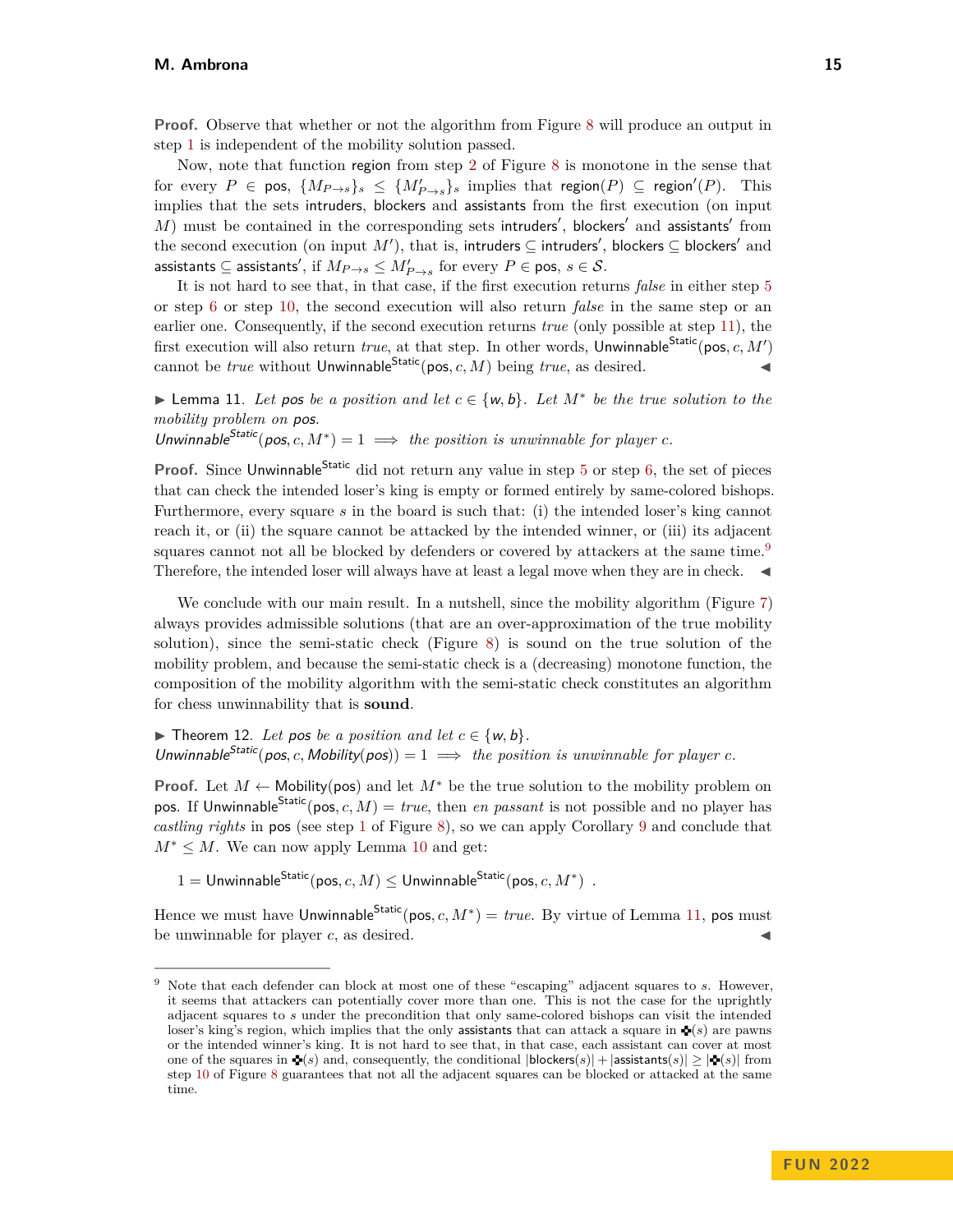<span id="page-15-1"></span>Unwinnable $f^{\text{full}}(\text{pos}, c)$ : **Inputs:** position, intended winner **Output:** Unwinnable or Winnable (definite solution to the chess unwinnability problem) 1: **if**  $true \leftarrow$  Unwinnable<sup>Static</sup>(pos, c, Mobility(pos)) **then return** Unwinnable 2: **for every**  $d \in \mathbb{N}$  **do**  $\triangleright$  Iterative deepening 3: set  $b_d \leftarrow$  Find-Helpmate<sub>c</sub>(pos, 0, maxDepth = *d*) (global nodesBound = bound(*d*)) 4: **if**  $b_d = true$  **then return** Winnable 5: **else if** the search was not interrupted (in step [5](#page-7-1) of Figure [5\)](#page-7-1) **then** 6: **return** Unwinnable **Figure 9** Main routine for deciding chess unwinnability. It is based on our semi-static algorithm (Figure [8\)](#page-13-0) and our search routine (Figure [5\)](#page-7-1) integrated via iterative deepening. Function bound must be increasing on *d* for the algorithm to be complete. The transposition  $t$ able used by  $\mathsf{Find}\text{-}\mathsf{Helpmate}_c$  should be initialized to empty at the beginning, but it can be shared between different calls to  $\mathsf{Find}\text{-}\mathsf{H}$ elpmate $_c$  in step [3.](#page-15-1) On the other hand, the global counter  ${\sf cnt}$  should be initialized to  $0$  on every base call to  ${\sf Find}\text{-}{\sf Helpmate}_c$  in step  $3.$ 

# <span id="page-15-0"></span>**4 Unwinnability algorithms**

We present our main routine for solving chess unwinnability in Figure [9.](#page-15-1) Our algorithm consists of a search of variations (Figure [5\)](#page-7-1), preceded by a semi-static analysis (Figure [8\)](#page-13-0) on the given position. Such analysis will prevent the search routine from exploring large trees of variations exhaustively, whenever it concludes that the given position is unwinnable via our alternative and much lighter mechanism described in Section [3.](#page-8-0) Our main routine achieves:

- *Soundness*: Given that it combines a search of variations with our semi-static algorithm for identifying blocked positions, it is sound by virtue of Theorem [12.](#page-14-1)
- *Completeness*: This is due to the fact that the search over variations is exhaustive for a sufficiently large maxDepth limit, and this in turn will be eventually reached during the iterative deepening loop (step [2](#page-15-1) of Figure [9\)](#page-15-1).
- *Efficiency*: As evidenced by the experimental results from Section [5,](#page-17-0) our algorithm is practical. We identified all the unfairly classified games from the Lichess Database [\[13\]](#page-19-19).

### **4.1 An alternative quicker version of our algorithm**

We propose a significantly more efficient chess unwinnability algorithm, inspired by the fact that most (if not all) unwinnable positions can be classified in the following two categories:  $10$ 

<span id="page-15-2"></span><sup>&</sup>lt;sup>10</sup> This refers to standard chess played over an  $8 \times 8$  chess board. As evidenced by [\[2,](#page-19-17) [19\]](#page-19-21), in certain generalizations of chess over an  $n \times n$  board, there could exist seemingly blocked positions, but where progress could be achieved with exponentially long move sequences.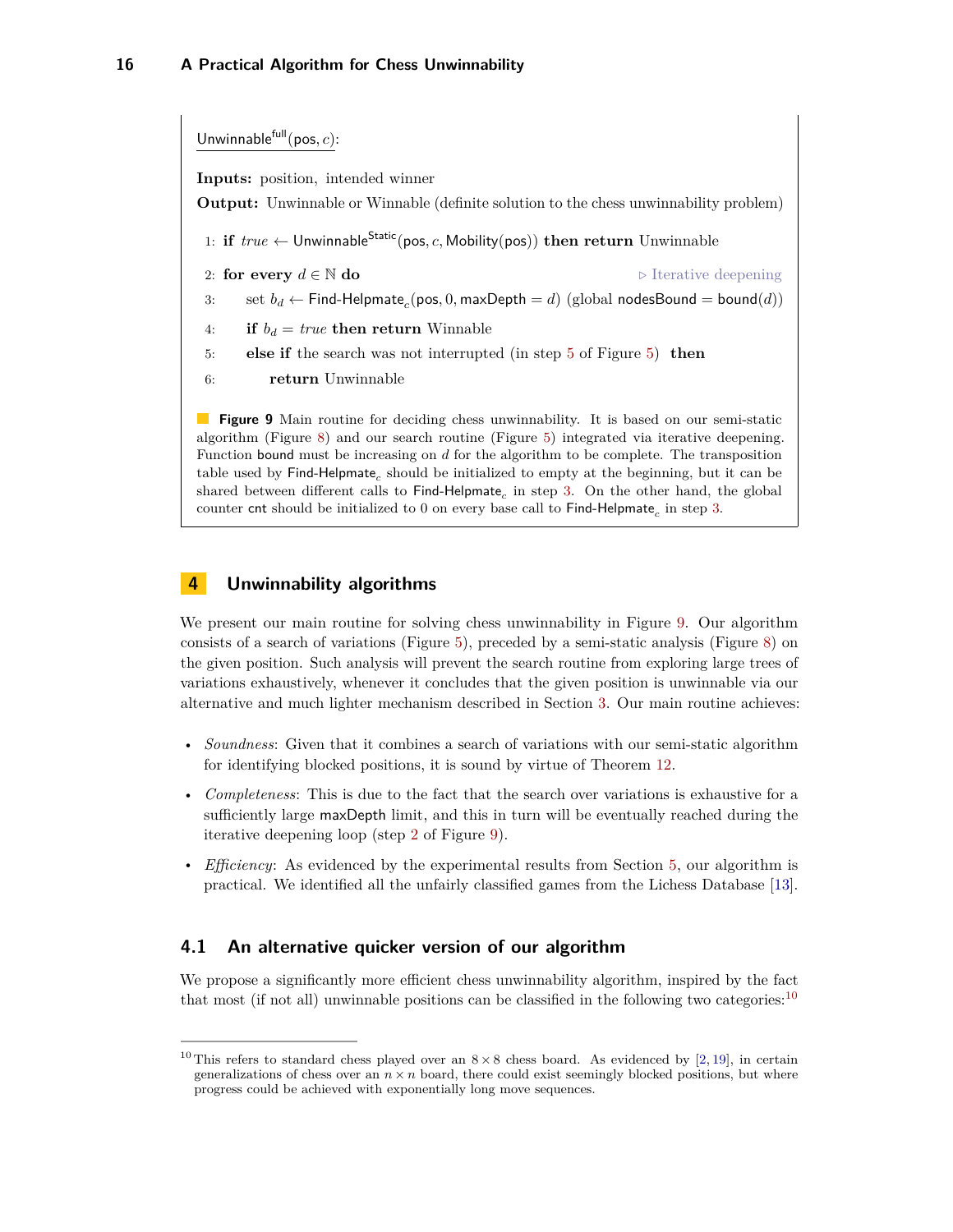<span id="page-16-3"></span>Unwinnable<sup>quick</sup>(pos,  $c$ ):

**Inputs:** position, intended winner

**Output:** Unwinnable, Winnable, or PossiblyWinnable

- 1: advance the position as long as there is only one legal move*[a](#page-16-0)*
- 2: perform a depth-first search over the tree of variations of pos and interrupt the search if (i) checkmate is found for player *c* or (ii) depth *D* is reached<sup>*[b](#page-16-1)*</sup>
- 3: **if** checkmate was found on the previous search **then return** Winnable
- 4: **else if** the search was not interrupted **then return** Unwinnable
- 5: **else if** the position only contains pieces of type  $\hat{\mathbb{A}}$ ,  $\hat{\mathbb{A}}$ ,  $\hat{\mathbb{B}}$  and there are no *semi-open files* in the position **then**
- 6: **if**  $true \leftarrow$  Unwinnable<sup>Static</sup>(pos, c, Mobility(pos)) **then return** Unwinnable

7: **return** PossiblyWinnable *...*  $\triangleright$  Unwinnability could not be determined

**Figure 10** Quick routine for analyzing unwinnability. Designed to be sound and computationally very light, but not complete. Its completeness can be improved by increasing the depth bound *D*, at the cost of decreasing its performance.

<span id="page-16-0"></span>*<sup>a</sup>* Avoid infinite loops, some positions contain arbitrarily long sequences of just one legal move.

- <span id="page-16-1"></span>*b* Use Lemmas [5](#page-6-3) and [6](#page-6-0) to identify positions of insufficient winning material, considered tree leaves.
- *Imminently terminating* positions, where the tree of variations is very small. This is usually due to the existence of forced lines, which never end on a checkmate by the intended winner (all variations end in either stalemate, checkmate by the intended loser, or insufficient mating material for the intended winner, e.g., Position  $17^{11}$  $17^{11}$  $17^{11}$  $17^{11}$  from Appendix [B\)](#page-21-0).
- *Blocked* positions, where players can maneuver over limited and disjoint regions of the board, what prevents their interaction (and thus any possible checkmate). See Position [1](#page-2-0) for an example of such a position.

The quick version of our algorithm is described in Figure [10.](#page-16-3) It performs a depth-first search over the tree of variations and stops if a certain (small) depth *D* is reached, with the hope that it will be sufficient to exhaustively explore the tree of variations of imminently terminating positions. Note that this search will be almost instantaneous in most positions, because it is interrupted as soon as depth *D* can be reached.

After that, and if the previous search did not lead to the conclusion that the position is unwinnable, our quick algorithm simply performs a call to our semi-static routine (Figure [8\)](#page-13-0). But this is done only if the position is such that there exists no *semi-open files* (files with pawns of only one color) and the only existing pieces are kings, pawns and/or bishops. This heuristic is supported by the fact that positions that do not satisfy these properties will very

<span id="page-16-2"></span> $11$  The tree of variations relative to White as the intended winner has depth 2. After the only legal move by Black  $51...\overset{*}{\otimes}88$ , the only legal alternative for White would be to promote the pawn (by capturing the rook on f8). If White promotes to  $\mathcal{O}_0$  or  $\hat{\mathcal{Q}}_0$ , the position will be unwinnable for White (see Lemmas [5](#page-6-3) and [6\)](#page-6-0). On the other hand, if White promotes to  $\mathbb{W}$  or  $\mathbb{Z}$ , Black will be forced to capture the promoted piece, leaving White with no pieces. (The position is thus unwinnable for White.)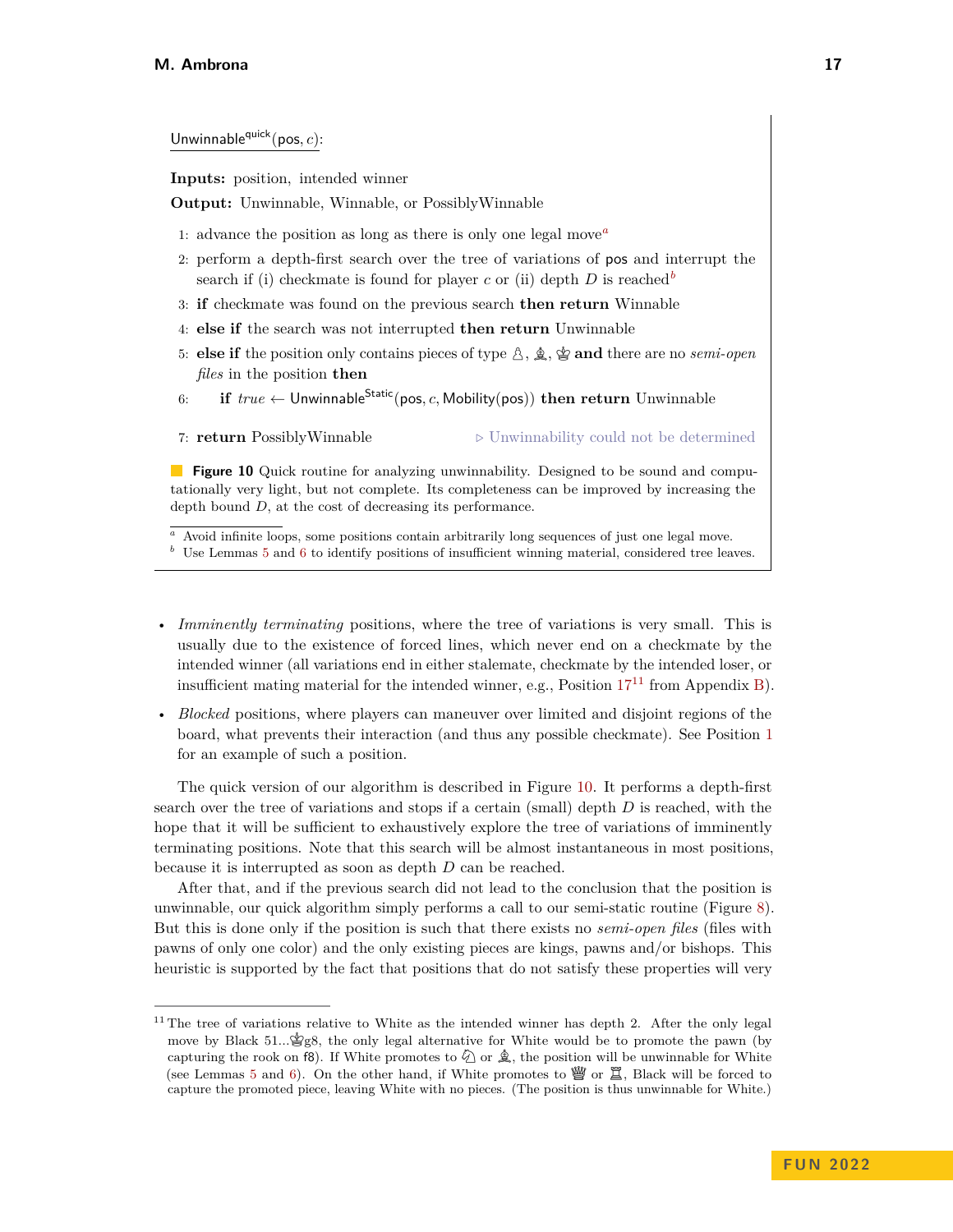likely be non-blocked.

Our quick algorithm is extremely light, requiring only a few microseconds on average per position. It is also sound, but not complete. However, as we detail in Section [5,](#page-17-0) with an (empirically chosen) depth bound of  $D = 9$ , all unfairly classified games from the Lichess Database except three were correctly identified by Unwinnable<sup>quick</sup>.

# <span id="page-17-0"></span>**5 Experimental results**

We have implemented all the algorithms described in this work and evaluated their performance in real-world games from the Lichess Database [\[13\]](#page-19-19). Our source code is written in C++ and leverages the code of the open-source chess engine Stockfish [\[20\]](#page-19-22) for move generation and chess-related functions. Our implementation is publicly available as open-source and can be found on this link: <https://github.com/miguel-ambrona/D3-Chess>.<sup>[12](#page-17-1)</sup>

The Lichess Database of standard rated games includes 3,367,175,192 games to date (May 2022). We have applied our algorithm from Figure [9](#page-15-1) to the final position of all games that ended in a timeout and that were classified as 1-0 or 0-1. In total, 1,067,375,745 games (about 32% of all games) were analyzed in about 107 hours of CPU time (359 *µ*s per position on average). All experiments were performed on a 3.5GHz Intel-Core i9-9900X CPU with 32GB of RAM, running Ubuntu 20.04 LTS.

Our analysis led to identifying a total of 90,546 games that were unfairly classified. Namely, games that were lost by the player who ran out of time, but their opponent could not have checkmated them by any possible sequence of legal moves. We refer to Appendix [B](#page-21-0) for some remarkable positions of unfairly classified games; the remaining can be found on the following link (where our tool can also be tried interactively without installation): <https://chasolver.org>.

Our analysis identified *all* the unfairly classified games in the database. In all other games, the tool provided a checkmate sequence for the player who did not run out of time.

### **5.1 Comparison between the full and quick routines**

Here we perform a comparison between our full algorithm, described in Figure [9](#page-15-1) (we use bound(*d*) = 10,000)<sup>[13](#page-17-2)</sup>, and our quicker version, described in Figure [10](#page-16-3) (we use  $D = 9$ ).

The latter is designed to be significantly faster, but it is not complete. Note that the quick version may terminate without having found a help mating sequence, declaring the position as "probably winnable". Consequently, the quick version may fail to find all unwinnable positions. In fact, out of the exactly 90,546 games that were unfairly classified (identified with the full version of our tool), the quick version can identify 90,543 of them, missing only 3 positions in the entire database. These three positions are: [FKr42ZRT](https://lichess.org/FKr42ZRT#125) (Position [14\)](#page-21-1), [bKHPqNEw](https://lichess.org/bKHPqNEw#81) (Position [15\)](#page-21-1) and [f6c1lu7R](https://lichess.org/f6c1lu7R#164) (Position [16\)](#page-22-0).

In Table [1,](#page-18-0) we present a comparison of the performance of the two versions of our tool when analyzing all Lichess games from January 2022 that ended in a victory after a timeout. We also present in Figure [11](#page-18-1) the execution times of this analysis (of our quick algorithm).

<span id="page-17-1"></span> $12$  For the sake of simplicity, the algorithms described in this paper may differ slightly from the actual implementation. The deployed tool uses extra binary variables and additional heuristics that may evolve over time, as this project is open to external contributors and open-source collaboration.

<span id="page-17-2"></span><sup>&</sup>lt;sup>13</sup> As we mentioned in the figure, bound should technically be an increasing function on *d* for the algorithm to be complete. In practice this is not necessary and a constant amount of 10K nodes per iteration seems empirically good.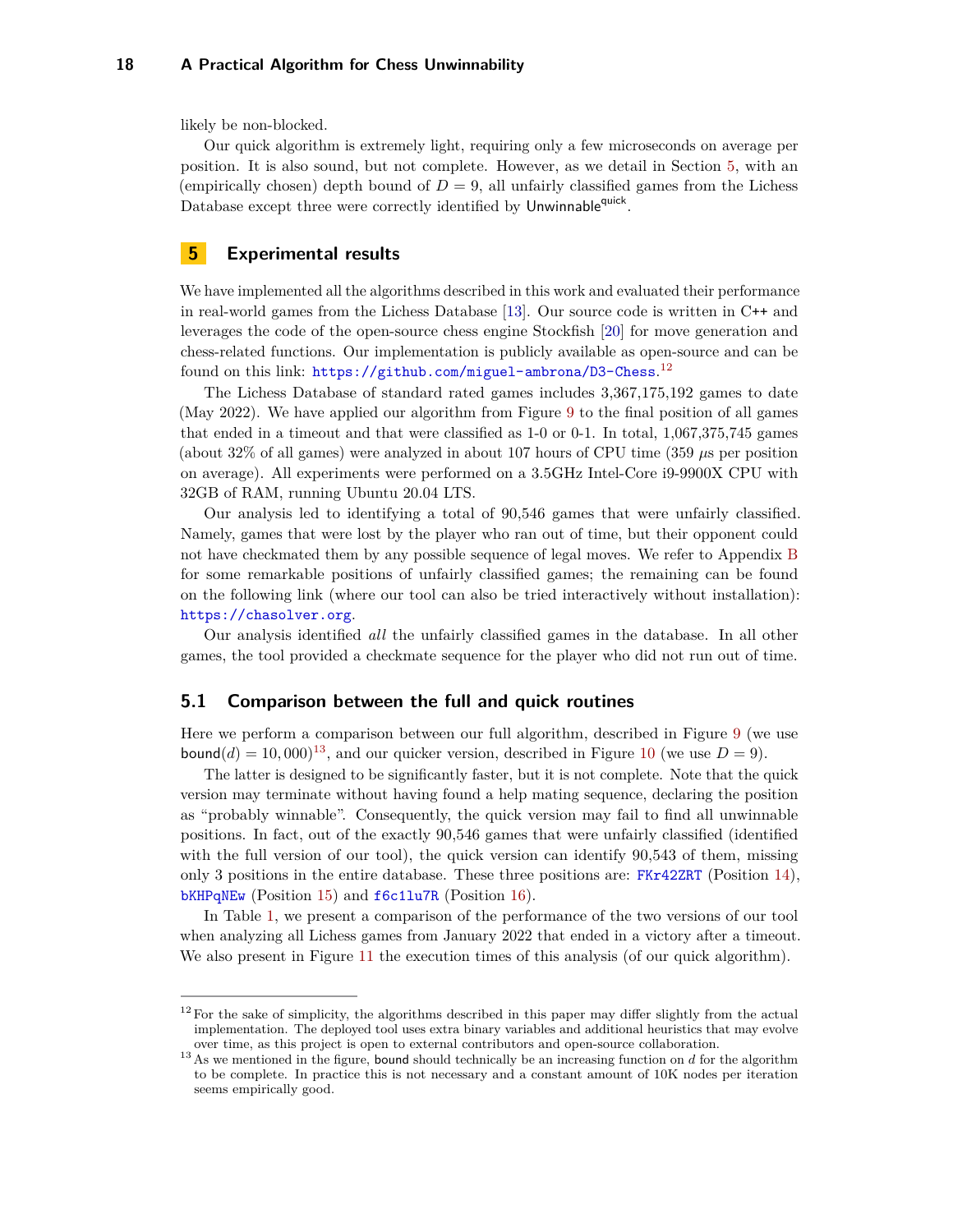#### **M. Ambrona 19**

| Full Algorithm | <b>VS</b>                        | Quick Algorithm               |
|----------------|----------------------------------|-------------------------------|
| 2700           | average $#$ positions per second | $200,000+$                    |
| $370 \ \mu s$  | average time per position        | $4.96 \text{ }\mu\text{s}$    |
| $1270 \ \mu s$ | standard deviation               | $9.06 \ \mu s$                |
| $141$ ms       | maximum time per position        | $586 \ \mu s$                 |
| 2462 (100\%)   | unwinnable positions identified  | 2462 (100\%)                  |
| $3h21$ min     | total execution time             | $2 \text{ min } 42 \text{ s}$ |

<span id="page-18-0"></span>**Table 1** Performance of the Full and Quick versions of our algorithm when applied to all games from January 2022 that ended in a victory by timeout. (A total of 32,599,280 games.)

<span id="page-18-1"></span>

**Figure 11** Quick analysis of 32,599,280 Lichess positions from January 2022.

### **5.2 Conclusions and future work**

We believe that our algorithms are suitable for practical use and in particular chess servers (and chess software) can leverage them to accurately classify games after a timeout, following Article 6.9 of the FIDE Laws of Chess [\[7\]](#page-19-2). Furthermore, given the results of Figure [11,](#page-18-1) chess servers could also apply our tools after every single move during games, to terminate games as soon as a dead position is achieved, correctly applying [\[7,](#page-19-2) Article 5.2.2].

Although our tool successfully solved all positions from the Lichess Database, we note that there exist artificial positions that are not efficiently captured by our logic and the tool could take a long time to analyze. Indeed, Position [14](#page-21-1) with several additional black dark-squared bishops is an example.

A very interesting direction for future work would be to equip our mobility algorithm with extra rules (see Figure [6\)](#page-10-0), that increase its scope. That way, the quick algorithm could potentially identify all unfairly classified games from the Lichess Database. Out of the three positions that our quick version cannot currently handle, Position [15](#page-21-1) could be solved by setting  $D = 14$  (instead of  $D = 9$  as in the experiments above; see Figure [10\)](#page-16-3), but that would significantly affect its performance. Positions [14](#page-21-1) and [16,](#page-22-0) which look surprisingly similar, are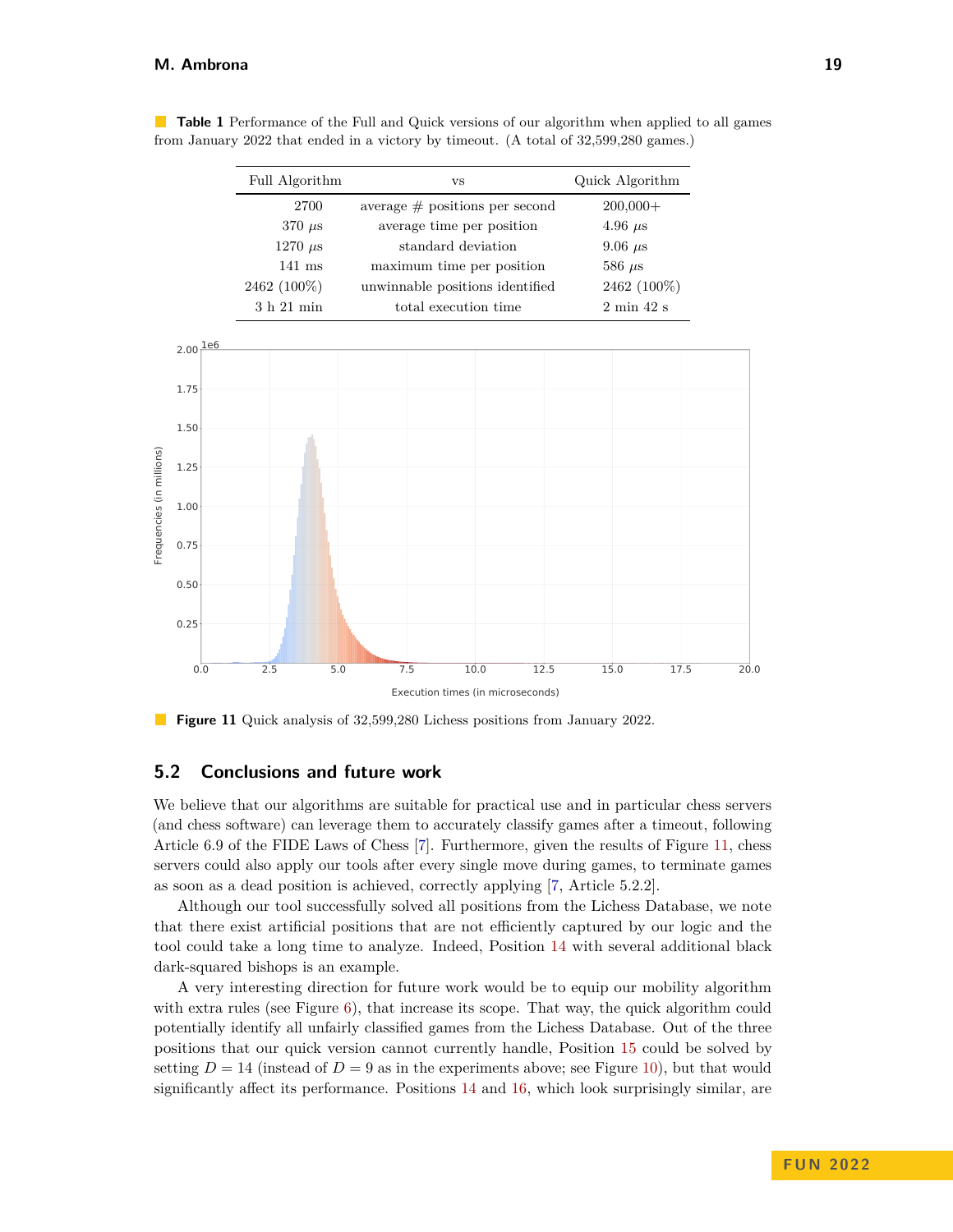harder to address. Our mobility algorithm would need to "understand" that although the pawn on g2 (of both positions) can be captured, that would leave White with no legal moves.

Finally, it would be very interesting to explore whether the ideas presented in this paper, especially our techniques for identifying blocked positions, can be applied to other games that require similar analyses.

#### **References**

- <span id="page-19-1"></span>**1** Lichess Blog. Announcing instant chess!, 2017. URL: [https://lichess.org/blog/WN7V-jA](https://lichess.org/blog/WN7V-jAAAAdH8ITR/announcing-instant-chess) [AAAdH8ITR/announcing-instant-chess](https://lichess.org/blog/WN7V-jAAAAdH8ITR/announcing-instant-chess).
- <span id="page-19-17"></span>**2** Josh Brunner, Erik D. Demaine, Dylan Hendrickson, and Julian Wellman. Complexity of retrograde and helpmate chess problems: Even cooperative chess is hard, 2020. [arXiv:](http://arxiv.org/abs/2010.09271) [2010.09271](http://arxiv.org/abs/2010.09271).
- <span id="page-19-4"></span>**3** Andrew Buchanan. Dead reckoning, 2001. URL: <http://anselan.com/tutorial.html>.
- <span id="page-19-5"></span>**4** Andrew Buchanan. Dead reckoning: Castling & en passant. *StrateGems. U.S. Chess Problem Magazine*, 2001. URL: <http://anselan.com/DRSGtext.html>.
- <span id="page-19-7"></span>**5** Chess.com. Game 13251713497. URL: <https://www.chess.com/game/live/13251713497>.
- <span id="page-19-15"></span>**6** Daniel Dugovic. Helpmate solver, 2020. URL: [https://github.com/ddugovic/Stockfish/bl](https://github.com/ddugovic/Stockfish/blob/master/src/types.h#L159) [ob/master/src/types.h#L159](https://github.com/ddugovic/Stockfish/blob/master/src/types.h#L159).
- <span id="page-19-2"></span>**7** International Chess Federation. FIDE Laws of Chess Handbook, 2018. URL: [https://handbo](https://handbook.fide.com/chapter/E012018) [ok.fide.com/chapter/E012018](https://handbook.fide.com/chapter/E012018).
- <span id="page-19-10"></span>**8** Chess24. Community Feedback. Time ran out but insufficient material to mate - sufficient material, actually!, 2020. URL: [https://chess24.com/en/community/feedback/time-ran-o](https://chess24.com/en/community/feedback/time-ran-out-but-insufficient-material-to-mate---sufficient-material--actually) [ut-but-insufficient-material-to-mate---sufficient-material--actually](https://chess24.com/en/community/feedback/time-ran-out-but-insufficient-material-to-mate---sufficient-material--actually).
- <span id="page-19-11"></span>**9** Chess.com. Forums. Is the best move to let your time run out?, 2021. URL: [https://www.ch](https://www.chess.com/forum/view/endgames/is-the-best-move-to-let-your-time-run-out) [ess.com/forum/view/endgames/is-the-best-move-to-let-your-time-run-out](https://www.chess.com/forum/view/endgames/is-the-best-move-to-let-your-time-run-out).
- <span id="page-19-18"></span>**10** Robert A. Hearn. Games, puzzles, and computation. PhD thesis, Massachusetts Institute of Technology, 2006.
- <span id="page-19-20"></span>**11** Richard E. Korf. Depth-first iterative-deepening: An optimal admissible tree search. *Artificial Intelligence*, 27(1):97–109, 1985. URL: [https://www.sciencedirect.com/science/article/](https://www.sciencedirect.com/science/article/pii/0004370285900840) [pii/0004370285900840](https://www.sciencedirect.com/science/article/pii/0004370285900840), [doi:https://doi.org/10.1016/0004-3702\(85\)90084-0](https://doi.org/https://doi.org/10.1016/0004-3702(85)90084-0).
- <span id="page-19-12"></span>**12** François Labelle. Illegal moves by grandmasters, 2011. URL: [https://wismuth.com/chess/](https://wismuth.com/chess/illegal-moves.html) [illegal-moves.html](https://wismuth.com/chess/illegal-moves.html).
- <span id="page-19-19"></span>**13** Lichess. Open database, 2022. URL: <https://database.lichess.org/>.
- <span id="page-19-0"></span>**14** J.I. Minchin, J. Zukertort, and W. Steinitz. *London International Chess Tournament 1883*. ISHI Press, 2012. URL: <https://books.google.es/books?id=QEqyNAEACAAJ>.
- <span id="page-19-16"></span>**15** Ornicar/lila. Issue number 6804. Detect all positions without a legal sequence of moves to checkmate, 2020. URL: [https://github.com/ornicar/lila/issues/6804#issuecomment-](https://github.com/ornicar/lila/issues/6804#issuecomment-724002709)[724002709](https://github.com/ornicar/lila/issues/6804#issuecomment-724002709).
- <span id="page-19-8"></span>**16** Chess.com. The Rules of Chess. My opponent ran out of time. Why was it a draw? URL: [https:](https://support.chess.com/article/268-my-opponent-ran-out-of-time-why-was-it-a-draw) [//support.chess.com/article/268-my-opponent-ran-out-of-time-why-was-it-a-draw](https://support.chess.com/article/268-my-opponent-ran-out-of-time-why-was-it-a-draw).
- <span id="page-19-9"></span>**17** Chess.com. The Rules of Chess. What does 'insufficient mating material' mean? URL: [https:](https://support.chess.com/article/128-what-does-insufficient-mating-material-mean) [//support.chess.com/article/128-what-does-insufficient-mating-material-mean](https://support.chess.com/article/128-what-does-insufficient-mating-material-mean).
- <span id="page-19-14"></span>**18** Viktoras Paliulionis. Helpmate analyzer. URL: <http://helpman.komtera.lt>.
- <span id="page-19-21"></span>**19** Yaroslav Shitov. Chess god's number grows exponentially, 2014. [arXiv:1409.1530](http://arxiv.org/abs/1409.1530).
- <span id="page-19-22"></span>**20** Stockfish. Open source chess engine, 2022. URL: <https://stockfishchess.org/>.
- <span id="page-19-6"></span>**21** Ronald Turnbull. Dead reckoning: a new discovery in problem chess. *The Problemist*, pages 140–141, July 2001. URL: <http://anselan.com/DRtPturnbull.html>.
- <span id="page-19-13"></span>**22** Jakob Varmose. Deadposition2. URL: <https://github.com/jakobvarmose/deadposition2>.
- <span id="page-19-3"></span>**23** Wikipedia. Helpmate, 2021. URL: <https://en.wikipedia.org/wiki/Helpmate>.

(All links were last accessed on June 9, 2022.)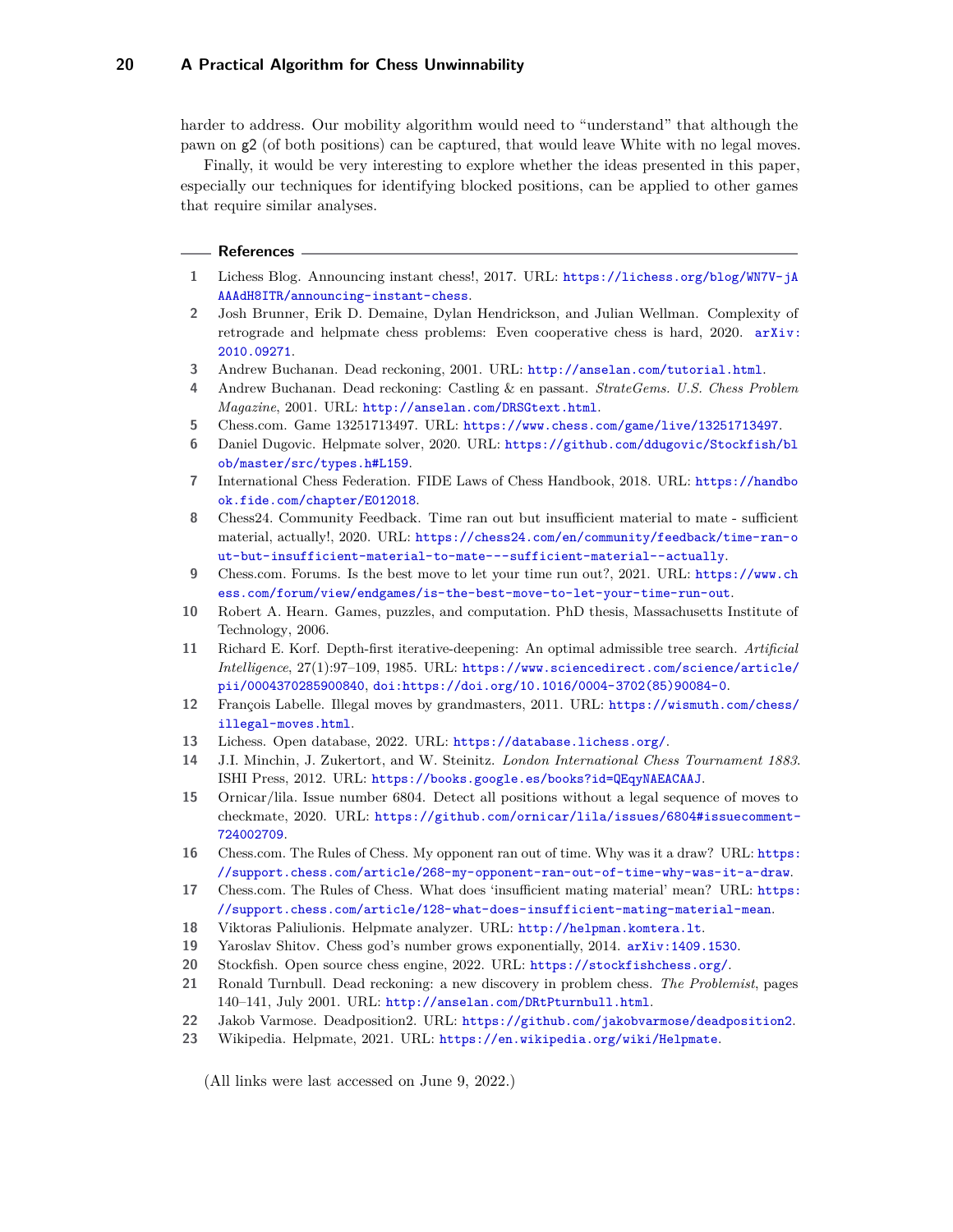<span id="page-20-0"></span>

| $Score(pos, m)$ :                                                                                                                                                                                                                                                                                                                                                  |  |  |
|--------------------------------------------------------------------------------------------------------------------------------------------------------------------------------------------------------------------------------------------------------------------------------------------------------------------------------------------------------------------|--|--|
| <b>Inputs:</b> position, legal move in the position                                                                                                                                                                                                                                                                                                                |  |  |
| Output: Normal, Reward, or Punish (variation score)                                                                                                                                                                                                                                                                                                                |  |  |
| 1: if it is the intended winner's turn in pos then                                                                                                                                                                                                                                                                                                                 |  |  |
| if m is a capture or m is a pawn push or Going-to-corner (pos, m, Win) then<br>2:                                                                                                                                                                                                                                                                                  |  |  |
| return Reward                                                                                                                                                                                                                                                                                                                                                      |  |  |
| $4:$ else<br>$\triangleright$ It is the intended loser's turn in pos                                                                                                                                                                                                                                                                                               |  |  |
| if the intended winner has just a knight and the intended loser has just pawns<br>5:<br>and/or queens or the intended winner has just bishops of the same square color and<br>the intended loser does not have knights or bishops of the opposite color then $\triangleright$ The<br>conditions of Lemma 5 or Lemma 6 apply (ignoring the pawn-freeness condition) |  |  |
| if m is a promotion to a $\mathfrak{F}$ or a $\mathfrak{I}$ then return Punish<br>6:                                                                                                                                                                                                                                                                               |  |  |
| else if $m$ is a pawn move then return Reward<br>7:                                                                                                                                                                                                                                                                                                                |  |  |
| if Going-to-corner(pos, $m$ , Lose) then return Reward<br>8:                                                                                                                                                                                                                                                                                                       |  |  |
| if $m$ is a capture then return Punish<br>9:                                                                                                                                                                                                                                                                                                                       |  |  |
| 10: return Normal<br>$\triangleright$ The default output if none of the above conditions hold                                                                                                                                                                                                                                                                      |  |  |
| Figure 12 Score routine used in Figure 5. Algorithm Going-to-corner is defined in Figure 13.                                                                                                                                                                                                                                                                       |  |  |

## <span id="page-20-1"></span>**A Heuristics for scoring variations**

Our heuristics for scoring variations have been designed based on simple and intuitive ideas that have been empirically selected to maximize their impact on the performance of the search routine from Figure [5.](#page-7-1)

Our Score routine is described in Figure [12.](#page-20-0) This algorithm takes a position and a legal move in the position as input and outputs a value in the set {Normal*,* Reward*,* Punish}. This value is chosen based on the estimated likelihood that the move is leading towards a desired helpmate. The variation will be rewarded or punished based on whether this likelihood is high or low respectively. For example, as described in Figure [12,](#page-20-0) moves that are captures will be rewarded when it is the intended winner who makes the move, whereas they will be punished otherwise. Or pawn moves by the intended winner will be rewarded if the intended winner is low on material (a promotion could help to increase the checkmating possibilities).

Finally, an important heuristic that we use is the Going-to-corner algorithm, described in Figure [13.](#page-21-2) We reward variations that make the pieces closer to a mating position in a corner, where checkmates are more likely. The corner is set to be at the relative 8-th rank of the intended winner and the corner's square color depends on the existing pieces in the position. For example, if the corner is decided to be dark and the intended winner has the white pieces, the target corner will be  $h$ 8. In that case, we would like to have the intended loser's king on h8, the intended winner's king on h6 or g6, have a black piece on g8, blocking the exit, and have any white piece attacking h8, thus delivering checkmate.

 $\overline{\phantom{a}}$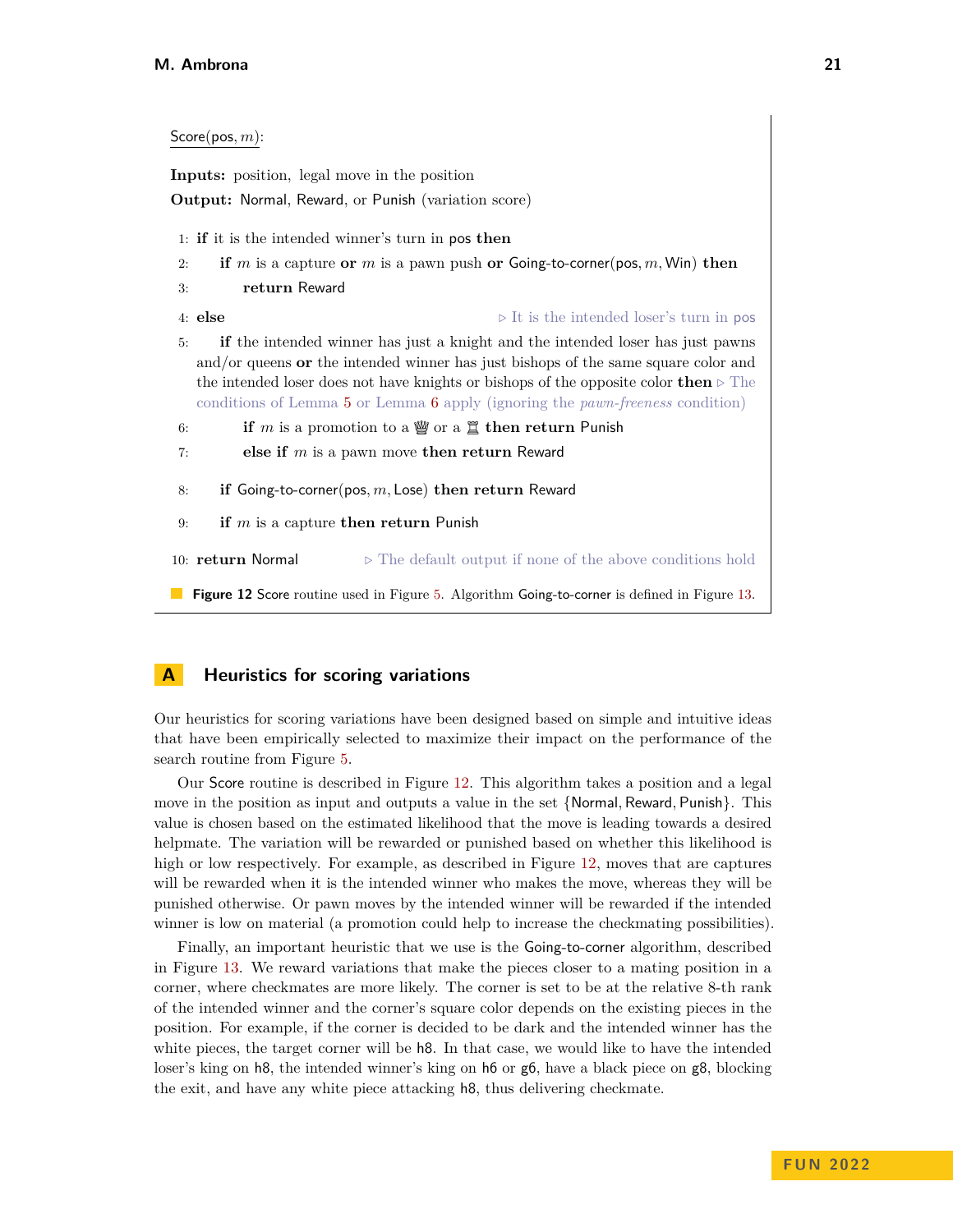<span id="page-21-2"></span>

**Inputs:** position, legal move in the position, objective (Win or Lose)

**Output:** bool (indicating whether or not *m* is leading to a corner mating position)

- 1: let *P* be moved piece in *m* and let *s* be the square *P* is moving to
- 2: **if**  $P$  **hype**  $\notin {\mathscr{B}}, \mathscr{D}$  **then return**  $false \rightarrow \mathbb{W}$  focus on *"slow"* (non-sliding) pieces that could take several turns to reach the desired square
- 3: **if** the intended winner has dark-squared bishops or the intended loser has lightsquared bishops (and the intended winner does not) **then**  $\triangleright$  The target corner is set to be h8
- 4: set target  $:=$  **if** goal  $=$  Win then  $(P.\text{type}=\hat{\mathscr{C}})$ ?h6 : h8 else  $(P.\text{type}=\hat{\mathscr{C}})$ ?h8 : g8 5: **else**  $\triangleright$  The target corner is set to be a8
- 6: set target  $:=$  **if** goal  $=$  Win then  $(P.\text{type}=\hat{\mathbb{F}})$ ?a6 : a8 else  $(P.\text{type}=\hat{\mathbb{F}})$ ?a8 : b8
- 7: **if** the intended winner has the black pieces **then**
- 8: set target := (flip-rank  $\circ$  flip-file)(target)  $\Rightarrow$  Flip the target with respect to the center of the board (a8 becomes h1, and h8 becomes a1)

9: **if**  $P$ *type* =  $\circledast$  **then return**  $\mathit{king\text{-}distance}$  (s, target)  $\lt$   $\mathit{king\text{-}distance}$  (P*sq, target)* 

- 10: **else return** *knight-distance*(s, target)  $\lt$  *knight-distance*(P.sq, target)  $\triangleright P$ .type  $= \varnothing$ )
- **Figure 13** Going-to-corner routine used in Figure [12.](#page-20-0)

# <span id="page-21-0"></span>**B Positions and puzzles**

### **B.1 Positions from unfairly classified Lichess games**

<span id="page-21-1"></span>

 $8$  0  $\frac{1}{2}$  0  $\frac{1}{2}$  0  $\frac{1}{2}$  0  $\frac{1}{2}$  0  $\frac{1}{2}$  0  $\frac{1}{2}$  0  $\frac{1}{2}$  0  $\frac{1}{2}$  0  $\frac{1}{2}$  0  $\frac{1}{2}$  0  $\frac{1}{2}$  0  $\frac{1}{2}$  0  $\frac{1}{2}$  0  $\frac{1}{2}$  0  $\frac{1}{2}$  0  $\frac{1}{2}$  0  $\frac{1}{2}$  0  $\frac{1}{2}$  0  $7$ *V*///////////2 <sup>6</sup> BO0Z0o0Z  $5$  and  $2$  and  $20$  and  $20$ 4 | **Andrew Allin, Allin, Allin, Allin, Allin,** Allin, Allin, Allin, Allin, Allin, Allin, Allin, Allin, Allin, A  $3$   $\frac{2}{\frac{1}{2}}$   $\frac{2}{\frac{1}{2}}$   $\frac{2}{\frac{1}{2}}$   $\frac{2}{\frac{1}{2}}$   $\frac{2}{\frac{1}{2}}$   $\frac{2}{\frac{1}{2}}$  $2$  0  $\frac{1}{2}$  0  $\frac{1}{2}$  0  $\frac{1}{2}$  0  $\frac{1}{2}$  0  $\frac{1}{2}$  0  $\frac{1}{2}$  0  $\frac{1}{2}$  $1$   $\frac{1}{2}$   $\frac{1}{2}$   $\frac{1}{2}$   $\frac{1}{2}$   $\frac{1}{2}$   $\frac{1}{2}$   $\frac{1}{2}$   $\frac{1}{2}$   $\frac{1}{2}$   $\frac{1}{2}$   $\frac{1}{2}$   $\frac{1}{2}$   $\frac{1}{2}$   $\frac{1}{2}$   $\frac{1}{2}$   $\frac{1}{2}$   $\frac{1}{2}$   $\frac{1}{2}$   $\frac{1}{2}$   $\frac{1}{2}$   $\frac{1}{2}$   $\frac{1}{2$ a b c d e f g h

**Position 14** Black lost on time, but the position is dead. (Lichess game [FKr42ZRT](https://lichess.org/FKr42ZRT#125).)

**Position 15** Black lost on time, but the position is dead. (Lichess game [bKHPqNEw](https://lichess.org/bKHPqNEw#81).)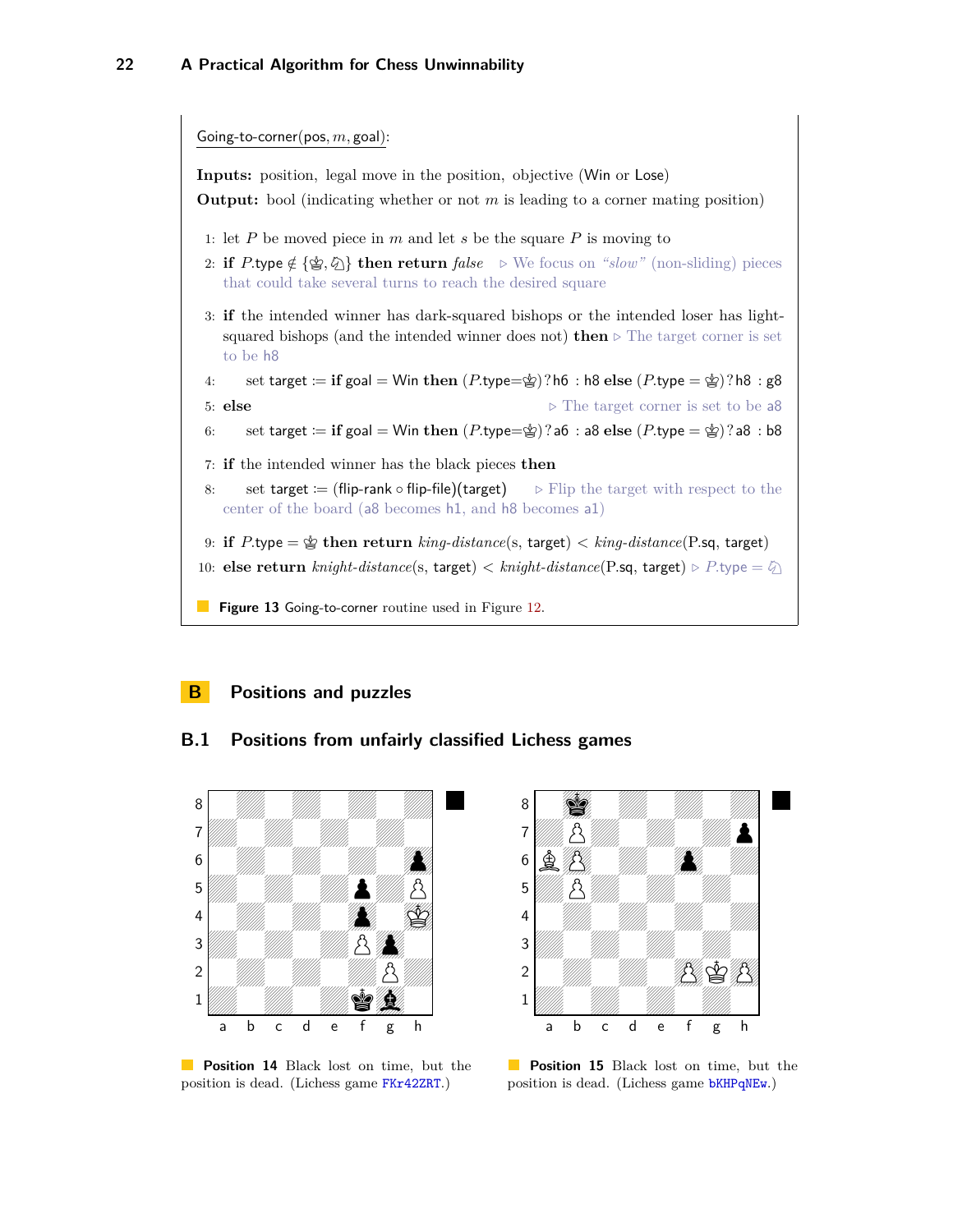<span id="page-22-0"></span>

**Position 16** White lost on time, but the position is dead. (Lichess game [f6c1lu7R](https://lichess.org/f6c1lu7R#164).)



**Position 18** Black lost on time, but the position is dead. (Lichess game [ZUsHQ8qX](https://lichess.org/ZUsHQ8qX#171).)



**Position 20** White lost on time, but Black cannot win. (Lichess game [ZNBhS4pz](https://lichess.org/ZNBhS4pz#74).)



**Position 17** Black lost on time, but White cannot win. (Lichess game [OawUhnkq](https://lichess.org/OawUhnkq#101).)



**Position 19** White lost on time, but the position is dead. (Lichess game [A8J3Tiqw](https://lichess.org/A8J3Tiqw#90).)



**Position 21** Black lost on time, but the position is dead. (Lichess game [3y8e8sCm](https://lichess.org/3y8e8sCm#121).)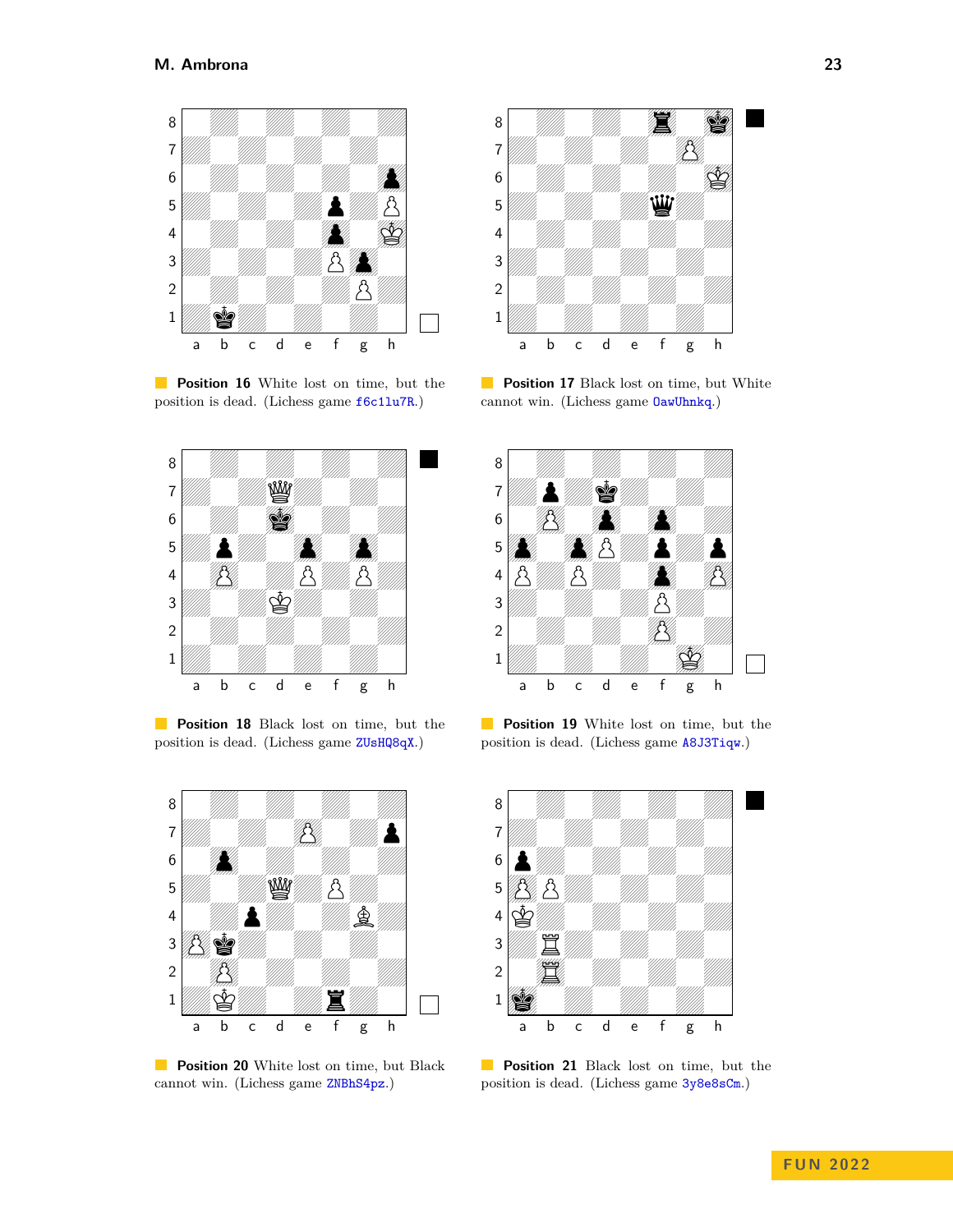**B.2 Puzzles: Are the following positions dead?**



**Position 22** *Is this a dead position?* Lichess game [QRvIMh3z](https://lichess.org/QRvIMh3z#117).



**Position 23** *Is this a dead position?* Miguel Ambrona (Spain).

# <span id="page-23-0"></span>**B.3 Original compositions based on dead reckoning**

We present two original compositions, by Andrew Buchanan and Andrey Frolkin, that the authors kindly offered to be included in this article. (Solutions on the next page.)

In both problems the objective is to determine what the last move was. Solving them requires a clever retrograde analysis based on the fact that, by virtue of the FIDE Laws of Chess [\[7,](#page-19-2) Article 5.2.2], a game is finished as soon as a dead position is reached and no more moves are permitted. This genre of chess compositions is known as *dead reckoning* and can lead to unique motifs that cannot be enforced otherwise.

<span id="page-23-1"></span>

**Position 24** *It is Black's turn. Last move?* A. Buchanan (Singapore). Original.



**Position 25** *Whose turn is it? Last move?* A. Frolkin (Ukraine) & A. Buchanan (Singapore). Original.